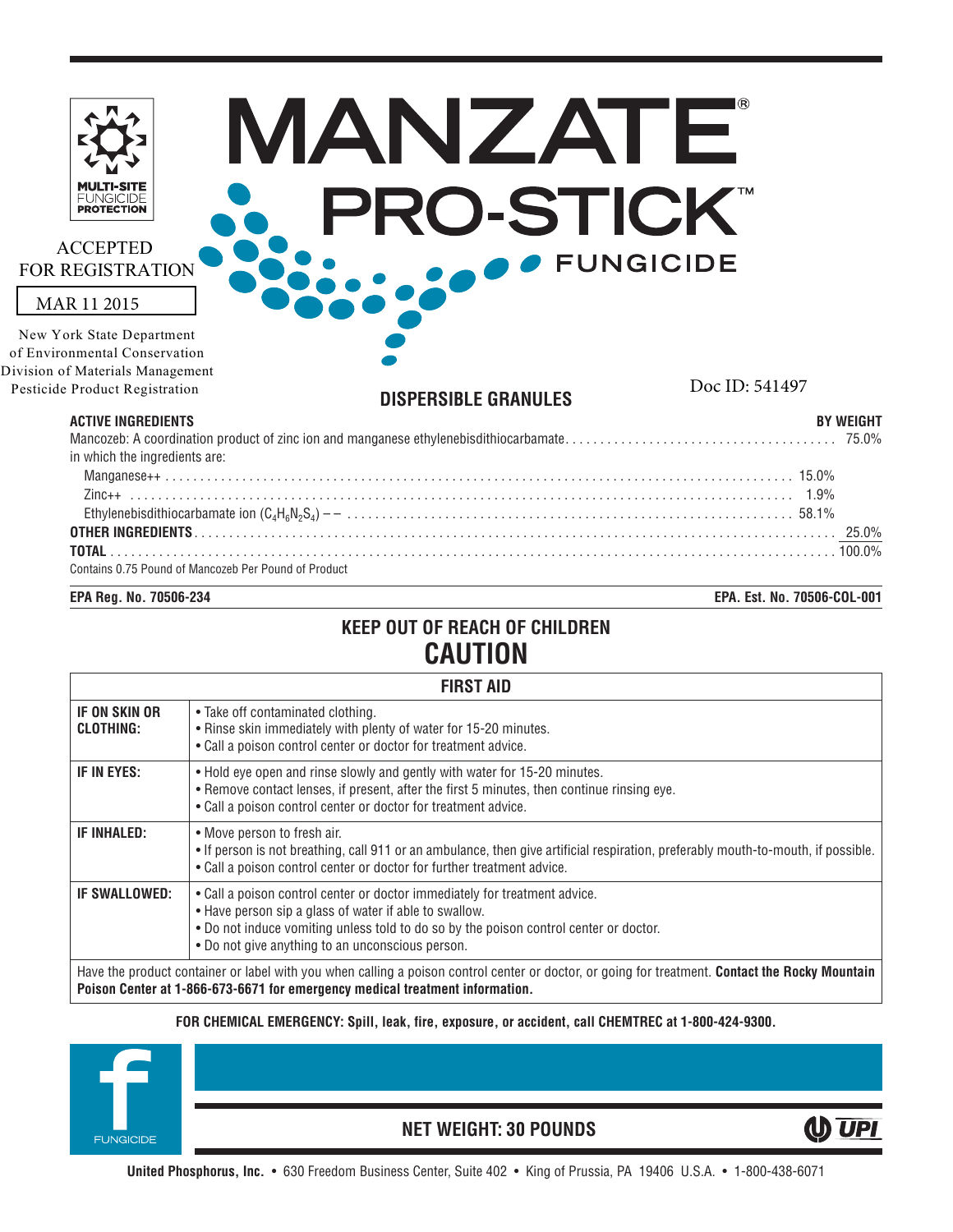### **PRECAUTIONARY STATEMENTS**

### **Hazards to Humans and Domestic Animals CAUTION**

Harmful if absorbed through skin. Causes moderate eye irritation. Avoid contact with skin, clothing or eyes. Prolonged or frequently repeated skin contact may cause allergic reactions in some individuals.

### **Personal Protective Equipment (PPE)**

Some materials that are chemical resistant to this product are nitrile rubber, natural rubber, or butyl rubber.

#### **Mixers, loaders, applicators and other handlers must wear:**

- Long-sleeved shirt
- Long pants
- Shoes and socks
- Chemical resistant gloves, made of any waterproof material (except pilots, groundboom applicators, and airblast applicators)

Aerial applications of MANZATE PRO-STICK Fungicide on broccoli, cabbage, lettuce (leaf and head), and peppers requires that occupational handlers performing mixing/loading operations observe the additional mitigation measures of wearing a particulate respirator with an N, R, or P filter, NIOSH approval prefix TC-84A.

In addition mixers/loaders supporting aerial applications to walnuts must wear: a particulate respirator with an N, R, or P filter, NIOSH approval prefix TC-84A.

See engineering controls for additional requirements.

Follow the manufacturer's instructions for cleaning/maintaining PPE. If no such instructions for washables exist, use detergent and hot water. Keep and wash PPE separately from other laundry. Discard clothing or other absorbent materials that have been drenched or heavily contaminated with this product's concentrate. Do not reuse them.

#### **Engineering Control Statements:**

Pilots must use an enclosed cockpit that meets the requirements listed in the Worker Protection Standard (WPS) for [40 CFR part 170.240 (d)(4-6)].

Human flagging is prohibited. Flagging to support aerial application is limited to use of the Global Positioning System (GPS) or mechanical flaggers.

When handlers use enclosed cabs or aircraft in a manner that meets the requirements listed in the Worker Protection Standard (WPS) for agricultural pesticides [40 CFR part 170.240 (d)(4-6)], the handler PPE requirements may be reduced or modified as specified in the WPS.

### **User Safety Recommendations**

**USERS SHOULD:** Wash hands before eating, drinking, chewing gum, using tobacco or using the toilet. Remove clothing/PPE immediately if pesticide gets inside, then wash thoroughly and put on clean clothing. Remove PPE immediately after handling this product. Wash outside of gloves before removing. As soon as possible, wash thoroughly and change into clean clothing.

#### **Environmental Hazards**

This product is toxic to aquatic organisms. Drift and runoff from treated areas may be hazardous to aquatic organisms in neighboring areas. Do not apply directly to water, to areas where surface water is present or to intertidal areas below the mean high water mark. Cover or incorporate spilled treated seed. Do not contaminate water by disposing of equipment washwater or rinsate. Cover or incorporate spilled treated seed.

### **DIRECTIONS FOR USE**

It is a violation of Federal Law to use this product in a manner inconsistent with its labeling.

Do not apply this product in a way that will contact workers or other persons, either directly or through drift. Only protected handlers may be in the area during application. For any requirements specific to your State or Tribe, consult the agency responsible for pesticide regulation.

# **Agricultural Use Requirements**

Use this product only in accordance with its labeling and with the Worker Protection Standard, 40 CFR part 170. This Standard contains requirements for the protection of agricultural workers on farms, forests, nurseries, and greenhouses, and handlers of agricultural pesticides. It contains requirements for training, decontamination, notification and emergency assistance. It also contains specific instructions and exceptions pertaining to the statements on this label about personal protective equipment (PPE) and restrictedentry interval. The requirements in this box only apply to uses of this product that are covered by the Worker Protection Standard.

Do not enter or allow worker entry into treated areas during the restricted-entry interval (REI) of 24 hours.

PPE required for early entry to treated areas that is permitted under the Worker Protection Standard and that involves contact with anything that has been treated, such as plants, soil, or water, is:

- Coveralls
- Shoes plus socks
- Chemical resistant gloves made of any waterproof material

### **Non-Agricultural Use Requirements**

The requirements in this box apply to uses of this product that are NOT within the scope of the Worker Protection Standard for agricultural pesticides (40 CFR part 170). The WPS applies when this product is used to produce agricultural plants on farms, forests, nurseries or greenhouses.

Commercial seed treatments and applications to lawn grasses, golf courses, industrial (office park), and municipal lawns are not within the scope of the Worker Protection Standard.

Do not enter or allow others to enter treated areas until sprays have dried.

MANZATE® PRO-STICKTM, a dispersible granule containing mancozeb, is labeled for use as a spray for the control of many important plant diseases.

### **Application Instructions**

**AS A SPRAY** (Ground or Aerial Equipment) - Apply MANZATE PRO-STICK at the rate shown; use sufficient water to provide thorough coverage: use 20 to 100 gallons per acre for ground equipment and no less than 2 gallons per acre for aircraft. Add MANZATE PRO-STICK slowly to water in the spray tank with agitation, or premix thoroughly in separate holding tank for concentrate or aircraft sprayers. Continuous agitation is required to keep the product in suspension. A spreader-sticker spray adjuvant may be used with this product if needed; contact your local product distributor or United Phosphorus, Inc. representative for specific recommendations. If tank mixed, follow more restrictive labeling of any tank mix partner. Do not tank mix with any product that contains a prohibition on tank mixing.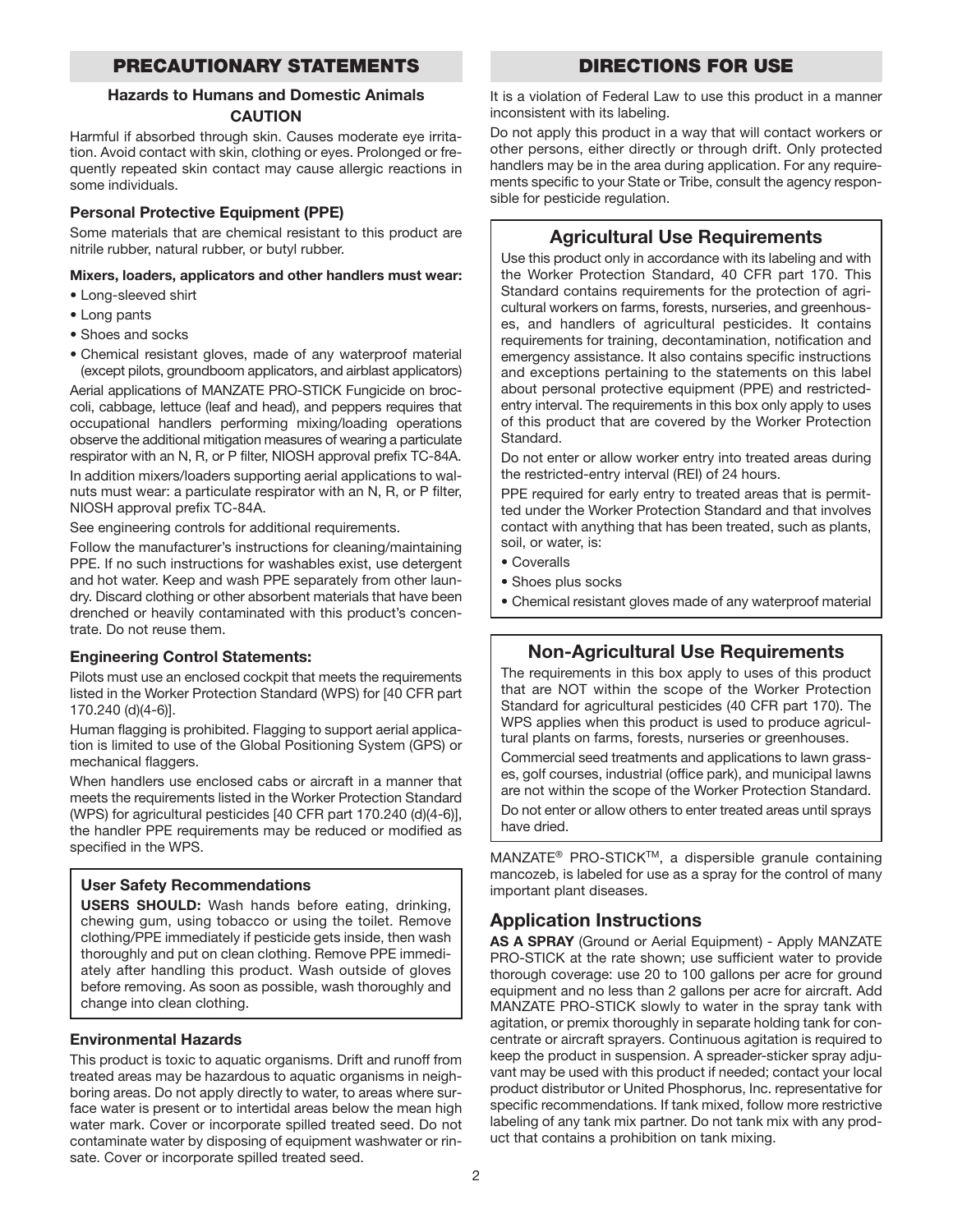# **Restrictions**

### **Foliar Applications**

### **Where EBDC Products Used Allow the Same Maximum Poundage of Active Ingredient Per Acre Per Season**

If more than one product containing an EBDC active ingredient (maneb, mancozeb or metiram) is used on a crop during the same growing season and the EBDC products used allow the same maximum poundage of active ingredient per acre per season, then the total poundage of all such EBDC products used must not exceed any one of the specified individual EBDC product maximum seasonal poundage of active ingredient allowed per acre.

#### **Where EBDC Products Used Allow Different Maximum Poundage of Active Ingredient Per Acre Per Season**

If more than one product containing an EBDC active ingredient is used on a crop during the same growing season and the EBDC products used allow different maximum poundage of active ingredient per acre per season, then the total poundage of all such EBDC products used must not exceed the lowest specified individual EBDC product maximum seasonal poundage of active ingredient allowed per acre.

# **Seed Treatment**

In addition to the maximum number of foliar applications permitted by the formula stated above, a single application for seed treatment may be made on crops which have registered seed treatment uses.

# **Chemigation**

Apply MANZATE PRO-STICK fungicide only through sprinkler systems including center pivot, lateral move, end tow, side (wheel) roll, traveler, big gun, solid set or hand move irrigation systems. Do not apply MANZATE PRO-STICK through any other type of irrigation system.

Crop injury, lack of effectiveness, or illegal pesticide residues in the crop can result from non-uniform distribution of treated water.

If you have questions about calibration, you should contact State Extension Service Specialists, equipment manufacturers or other experts.

Do not connect an irrigation system (including greenhouse systems) used for pesticide application to a public water system unless the pesticide label-prescribed safety devices for public water systems are in place.

A person knowledgeable of the chemigation system and responsible for its operation, or under the supervision of the responsible person, shall shut the system down and make necessary adjustments should the need arise.

### **Specific Instructions for Public Water Systems:**

- 1. Public water system means a system for the provision to the public of piped water for human consumption if such system has at least 15 service connections or regularly serves an average of at least 25 individuals daily at least 60 days out of the year.
- 2. Chemigation systems connected to public water systems must contain a functional, reduced-pressure zone, backflow preventer (RPZ) or the functional equivalent in the water supply line upstream from the point of pesticide introduction. As an option to the RPZ, the water from the public water system should be discharged into a reservoir tank prior to pesticide introduction. There shall be a complete physical break (air gap) between the outlet end of the fill pipe and the top or overflow rim of the reservoir tank of at least twice the inside diameter of the fill pipe.
- 3. The pesticide injection pipeline must contain a functional, automatic, quick-closing check valve to prevent the flow of fluid back toward the injection pump.
- 4. The pesticide injection pipeline must contain a functional, normally closed, solenoid-operated valve located on the intake side of the injection pump and connected to the system interlock to prevent fluid from being withdrawn from the supply tank when the irrigation system is either automatically or manually shut down.
- 5. The system must contain functional interlocking controls to automatically shut off the pesticide injection pump when the water pump motor stops, or in cases where there is no water pump, when the water pressure decreases to the point where pesticide distribution is adversely affected.
- 6. Systems must use a metering pump, such as a positive displacement injection pump (e.g., diaphragm pump) effectively designed and constructed of materials that are compatible with pesticides and capable of being fitted with a system interlock.
- 7. Do not apply when wind speed favors drift beyond the area intended for treatment.

### **Specific Instructions for Sprinkler Irrigation Systems:**

- 1. The system must contain a functional check valve, vacuum relief valve, and low pressure drain appropriately located on the irrigation pipeline to prevent water source contamination from backflow.
- 2. The pesticide injection pipeline must contain a functional, automatic, quick-closing check valve to prevent the flow of fluid back toward the injection pump.
- 3. The pesticide injection pipeline must also contain a functional, normally closed, solenoid-operated valve located on the intake side of the injection pump and connected to the system interlock to prevent fluid from being withdrawn from the supply tank when the irrigation system is either automatically or manually shut down.
- 4. The system must contain functional interlocking controls to automatically shut off the pesticide injection pump when the water pump motor stops.
- 5. The irrigation line or water pump must include a functional pressure switch which will stop the water pump motor when the water pressure decreases to the point where pesticide distribution is adversely affected.
- 6. Systems must use a metering pump, such as a positive displacement injection pump (e.g., diaphragm pump) effectively designed and constructed of materials that are compatible with pesticides and capable of being fitted with a system interlock.
- 7. Do not apply when wind speed favors drift beyond the area intended for treatment.
- 8. Good agitation is required in the injection tank.
- 9. In moving systems, apply specified dosage of MANZATE PRO-STICK as a continuous injection. In non-moving systems inject MANZATE PRO-STICK for 15 to 30 minutes at end of cycle. Use the least amount of water possible consistent with uniform coverage.
- 10. Mix the amount of MANZATE PRO-STICK needed for acreage to be treated into the quantity of water determined during prior calibration. For moving systems inject into the system continuously for one complete revolution of the field. For non-moving systems inject into system for the time established during calibration.
- 11. Stop injection equipment after treatment is completed and continue to operate irrigation equipment until all MANZATE PRO-STICK is flushed from system.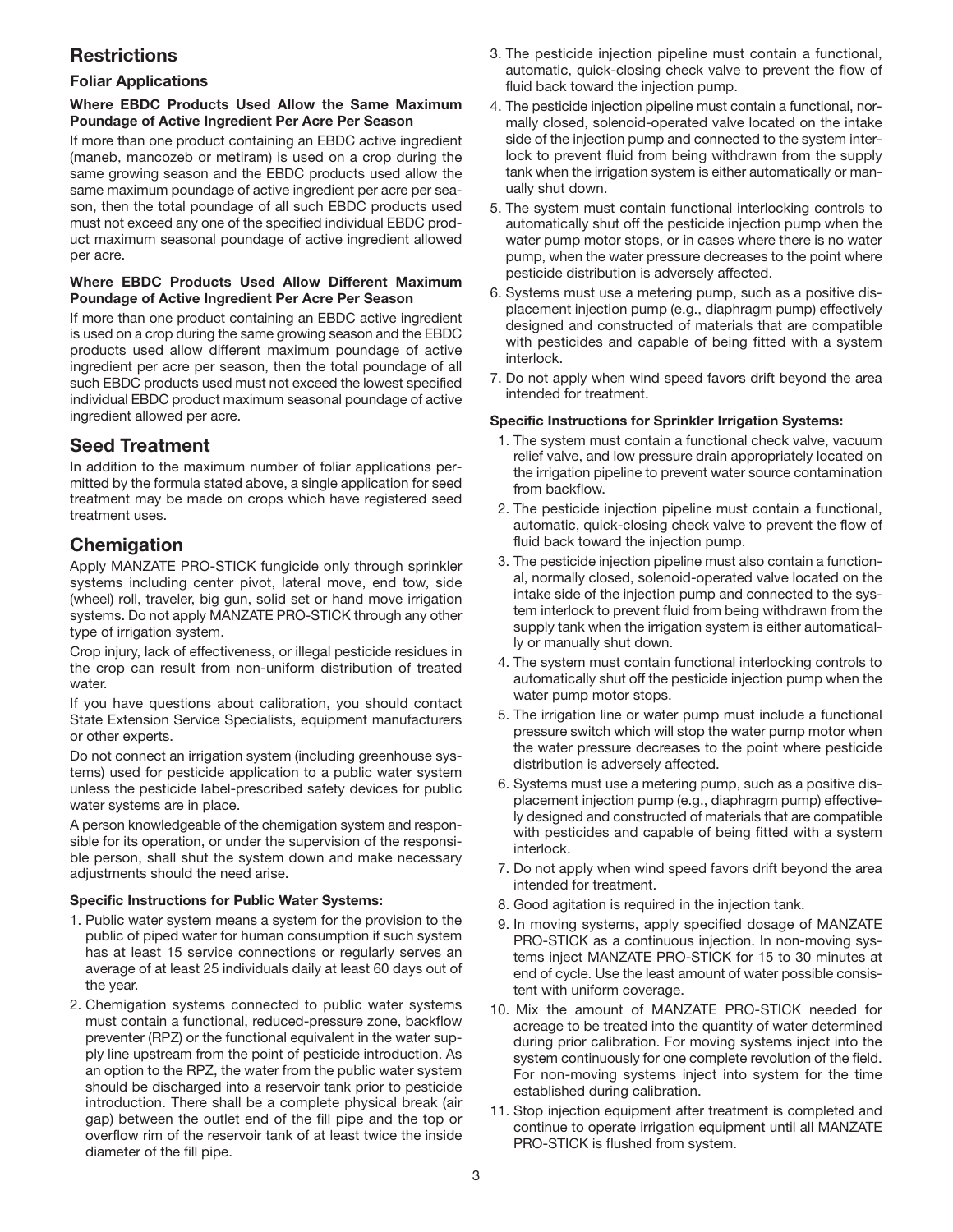# **Spray Drift Management**

A variety of factors including weather conditions (e.g. wind direction, wind speed, temperature, relative humidity) and method of application (e.g. ground, aerial, airblast, chemigation) can influence pesticide drift. The applicator must evaluate all factors and make appropriate adjustments when applying this product.

### Wind Speed

Do not apply at wind speeds greater than 15 mph.

### Temperature Inversions

If applying at wind speeds less than 3 mph, the applicator must determine if a) conditions of temperature inversion exist, or b) stable atmospheric conditions exist at or below nozzle height. Do not make applications into areas of temperature inversions or stable atmospheric conditions.

### **Other State and Local Requirements**

Applicators must follow all state and local pesticide drift requirements regarding application of mancozeb. Where states have more stringent regulations, they must be observed.

### **Equipment**

All aerial and ground application equipment must be properly maintained and calibrated using appropriate carriers or surrogates.

### *Additional requirements for aerial applications:*

- 1. The boom length must not exceed 75% of the wingspan or 90% of the rotor blade diameter.
- 2. Release spray at the lowest height consistent with efficacy and flight safety. Do not release spray at a height greater than 10 feet above the crop canopy unless a greater height is required for aircraft safety.
- 3. When applications are made with a crosswind, the swath must be displaced downwind. The applicator must compensate for this displacement at the up and downwind edge of the application area by adjusting the path of the aircraft upwind.

#### *Additional requirements for ground boom application:*

1. Do not apply with a nozzle height greater than 4 feet above the crop canopy.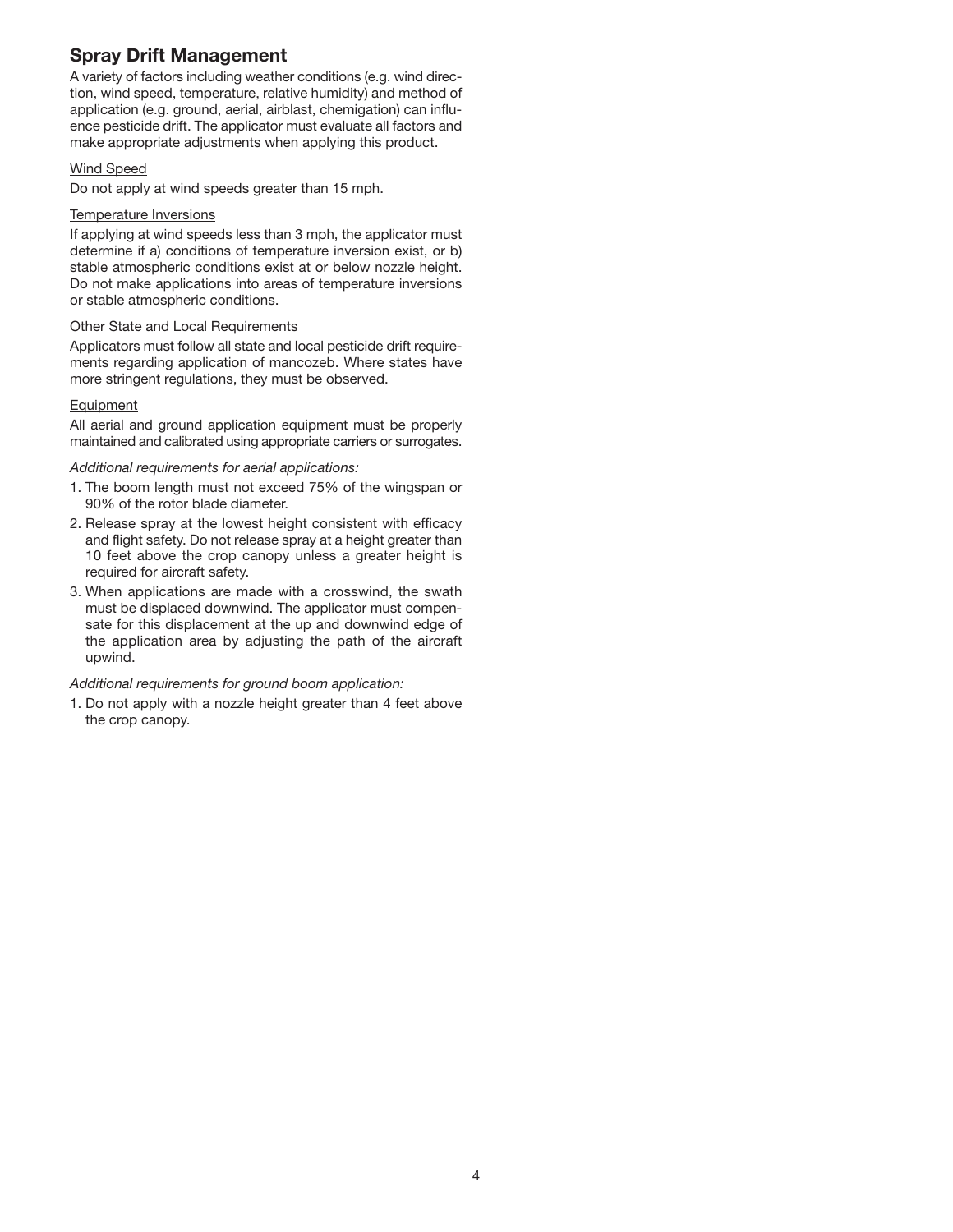| Crop                                                 | <b>Diseases</b><br><b>Controlled</b>                                                                         | Rate of<br><b>MANZATE</b><br><b>PRO-STICK</b><br><b>Per Application</b><br><b>Lbs Product/Acre</b> | <b>Directions For Use</b>                                                                                                                                                                                                                          | <b>Restrictions/Comments</b>                                                                                                                                                                                                                                                                                                                                                                                                                                                                                                                                                            |
|------------------------------------------------------|--------------------------------------------------------------------------------------------------------------|----------------------------------------------------------------------------------------------------|----------------------------------------------------------------------------------------------------------------------------------------------------------------------------------------------------------------------------------------------------|-----------------------------------------------------------------------------------------------------------------------------------------------------------------------------------------------------------------------------------------------------------------------------------------------------------------------------------------------------------------------------------------------------------------------------------------------------------------------------------------------------------------------------------------------------------------------------------------|
| Almond                                               | Anthracnose,<br><b>Blossom Blight</b><br>(Monilinia spp.),<br>Shothole<br>(Stigmina spp.),<br>Rust,<br>Scab  | $6.4$ lbs/A                                                                                        | Begin application at dormant to<br>popcorn stage, full bloom or<br>petal fall. Reapply every 7 to<br>10 days if bloom is staggered<br>and weather is rainy.<br>Do not use less than 10 gallons<br>of spray volume per acre if<br>aerially applied. | Do not apply more than 19.2 lbs<br>product (14.4 lbs active) per<br>acre per use season. Do not<br>make last application later than<br>5 weeks after petal fall.<br>Do not graze livestock in treated<br>area.<br>Minimum retreatment interval is<br>7 days.<br>Do not apply this product with a<br>U-boom device.                                                                                                                                                                                                                                                                      |
| Asparagus                                            | Cercospora Leaf<br>Spot,<br>Rust                                                                             | 2 lbs/A                                                                                            | Start applications when rust first<br>appears and repeat at 10 day<br>intervals.                                                                                                                                                                   | Apply only on asparagus ferns<br>after spears have been<br>harvested. Do not apply within<br>180 days of harvest in all states<br>except CA and AZ (120 days).<br>Do not apply more than 8 lbs<br>product (6 lbs active) per acre<br>per season.                                                                                                                                                                                                                                                                                                                                        |
| Asparagus<br>Crown<br>(Planting Stock)               | Crown Rot                                                                                                    | 1.0 lb/100 gals                                                                                    | Dip clean, loosely packed<br>crowns into continuously<br>agitated fungicide suspension<br>for 5 minutes. Drain and plant<br>as soon as possible.                                                                                                   | Wash dirty crowns before dip<br>treatment. Replace suspension<br>in clean tank when discolored<br>by soil.                                                                                                                                                                                                                                                                                                                                                                                                                                                                              |
| Banana<br>Plantain                                   | Sigatoka                                                                                                     | $2-3$ lbs/A                                                                                        | Apply when leaves first appear<br>and repeat every 14 to 21 days<br>or as required. Use sufficient<br>water to provide adequate<br>coverage.                                                                                                       | Do not apply more than 30 lbs<br>product (22.5 lbs active) per<br>acre per growing cycle.<br>Minimum preharvest interval<br>0 days.                                                                                                                                                                                                                                                                                                                                                                                                                                                     |
| Barley,<br>Oat,<br>Rye,<br>Wheat<br><b>Triticale</b> | Helminthosporium<br>Leaf Spot,<br>Leaf Rust,<br>Septoria Glume<br>Blotch.<br>Septoria Leaf Spot,<br>Tan Spot | 2 lbs/A                                                                                            | Start application at onset of<br>disease or when plants are in<br>the tillering to jointing stage and<br>repeat at 7 to 10 day intervals.                                                                                                          | Do not make more than three<br>applications during the season.<br>Do not apply more than 6 lbs<br>product (4.5 lbs active) per acre<br>per crop.<br>Do not apply within 26 days of<br>harvest.<br>PHI for barley, rye, and wheat is<br>Feekes Growth Stage 10.5<br>(typically 35-45 days), but no<br>less than 26 days.<br>Do not graze livestock in treated<br>areas prior to harvest.                                                                                                                                                                                                 |
| <b>Broccoli</b>                                      | Alternaria Leaf<br>Spot,<br>Downy Mildew                                                                     | $1.6 - 2.1$ lbs/A                                                                                  | Begin applications prior to<br>disease development and when<br>conditions are favorable for<br>disease development.<br>Apply at 7 to 10 day intervals, if<br>needed. Use higher specified<br>rates when conditions favor<br>disease.               | Do not apply more than 12.8 lbs<br>product (9.6 lbs active) per acre<br>per season.<br>Minimum retreatment interval is<br>7 days. Minimum preharvest<br>interval is 7 days.<br>Do not apply this product with a<br>U-boom device.<br>Aerial application of MANZATE<br>PRO-STICK on broccoli, requires<br>that occupational handlers<br>performing mixing/loading<br>operational handlers performing<br>mixing/loading operations<br>observe the additional<br>mitigation measures of wearing<br>a particulate respirator with an<br>N, R, or P filter, NIOSH approval<br>prefix TC-84A. |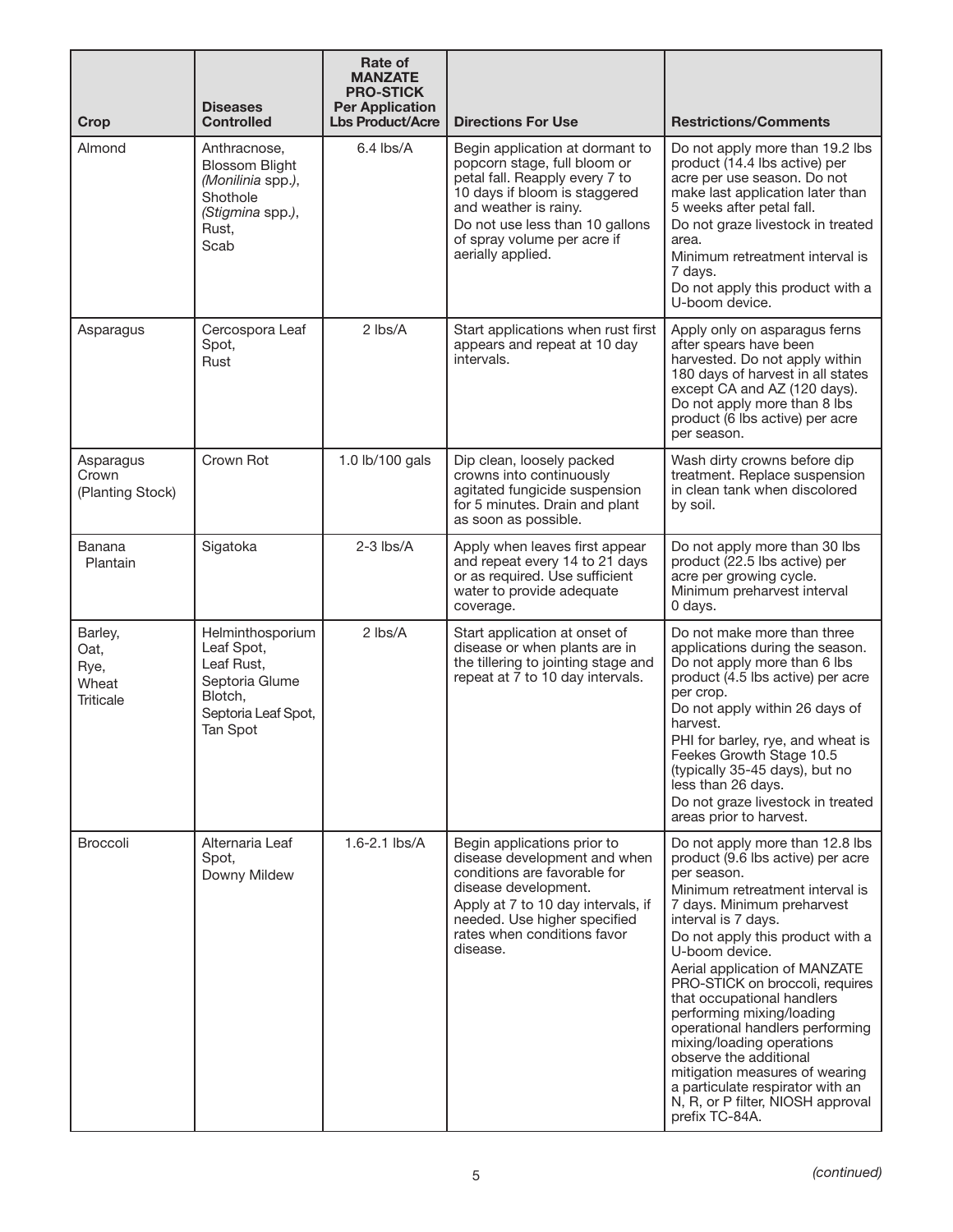| Crop                                                                                                                                      | <b>Diseases</b><br><b>Controlled</b>                                                              | Rate of<br><b>MANZATE</b><br><b>PRO-STICK</b><br><b>Per Application</b><br><b>Lbs Product/Acre</b> | <b>Directions For Use</b>                                                                                                                                                                                                                          | <b>Restrictions/Comments</b>                                                                                                                                                                                                                                                                                                                                                                                                                                                                                                                                                           |
|-------------------------------------------------------------------------------------------------------------------------------------------|---------------------------------------------------------------------------------------------------|----------------------------------------------------------------------------------------------------|----------------------------------------------------------------------------------------------------------------------------------------------------------------------------------------------------------------------------------------------------|----------------------------------------------------------------------------------------------------------------------------------------------------------------------------------------------------------------------------------------------------------------------------------------------------------------------------------------------------------------------------------------------------------------------------------------------------------------------------------------------------------------------------------------------------------------------------------------|
| Cabbage                                                                                                                                   | Alternaria Leaf<br>Spot,<br>Downy Mildew                                                          | $1.6 - 2.1$ lbs/A                                                                                  | Begin applications prior to<br>disease development and when<br>conditions are favorable for<br>disease development.<br>Apply at 7 to 10 day intervals, if<br>needed. Use higher specified<br>rates when conditions favor<br>disease.               | Do not apply more than 12.8 lbs<br>product (9.6 lbs active) per acre<br>per season.<br>Minimum retreatment interval is<br>7 days. Minimum preharvest<br>interval is 7 days.<br>Do not apply this product with a<br>U-boom device.<br>Aerial application of MANZATE<br>PRO-STICK on cabbage, requires<br>that occupational handlers<br>performing mixing/loading<br>operational handlers performing<br>mixing/loading operations<br>observe the additional<br>mitigation measures of wearing<br>a particulate respirator with an<br>N, R, or P filter, NIOSH approval<br>prefix TC-84A. |
| Caprifig<br>(Non-Food Use)                                                                                                                | Endosepsis<br>(Fusarium),<br>Mold                                                                 | 4 lbs/100 gals                                                                                     | Prepare mamme figs by making<br>a shallow cut through the eye<br>and then hand dividing to avoid<br>wasp injury.<br>Submerge mamme figs in the<br>continuously agitated suspension<br>for at least 15 minutes. Drain<br>before placement in trees. | Use fresh dipping suspension<br>after treating 4 to 5 batches of<br>figs.                                                                                                                                                                                                                                                                                                                                                                                                                                                                                                              |
| Corn<br>(Sweet Corn for<br>Fresh Use or<br>Processing;<br>Popcorn; and<br>Sweet Corn for<br>Seed Production,<br>including Hybrid<br>Seed) | Common Rust,<br>Helminthosporium<br>Leaf Blight,<br>Gray Leaf Spot                                | $1.5$ lbs/A                                                                                        | Use sufficient water for<br>thorough coverage. Start<br>applications when disease first<br>appears and repeat at 4 to<br>7 day intervals.                                                                                                          | Do not apply within 7 days of<br>harvest. Do not apply more than<br>22.5 lbs product (17 lbs active)<br>per acre per crop east of the<br>Mississippi and AR and LA. Do<br>not apply more than 7.5 lbs<br>product (5.6 lbs active) per acre<br>per crop west of the Mississippi<br>except AR and LA.<br>Do not apply to sweet corn in<br>home gardens.                                                                                                                                                                                                                                  |
| (Field and Field<br>Corn for Hybrid<br>Seed Production)                                                                                   |                                                                                                   |                                                                                                    |                                                                                                                                                                                                                                                    | Do not apply within 40 days of<br>harvest.<br>Do not apply more than 15 lbs<br>product (11.25 lbs active) per<br>acre per crop.                                                                                                                                                                                                                                                                                                                                                                                                                                                        |
| Cranberry                                                                                                                                 | <b>Fruit Rot</b>                                                                                  | $3-6$ lbs/A                                                                                        | Start applications at mid-bloom<br>and repeat at 7 to 10 day<br>intervals.                                                                                                                                                                         | Do not apply within 30 days of<br>harvest.<br>Do not apply more than 18 lbs<br>product (13.5 lbs active) per<br>acre per season.                                                                                                                                                                                                                                                                                                                                                                                                                                                       |
| Cucumber                                                                                                                                  | Anthracnose,<br>Cercospora Leaf<br>Spot,<br>Downy Mildew,<br><b>Gummy Stem</b><br>Blight,<br>Scab | $2-3$ lbs/A                                                                                        | Start applications when plants<br>are in the two-leaf stage and<br>repeat at 7 to 10 day intervals.<br>Use sufficient water and direct<br>spray to provide thorough<br>coverage of both upper and<br>lower leaf surfaces.                          | Do not apply within 5 days of<br>harvest.<br>Do not apply more than 24 lbs<br>product (18 lbs active) per acre<br>per crop.                                                                                                                                                                                                                                                                                                                                                                                                                                                            |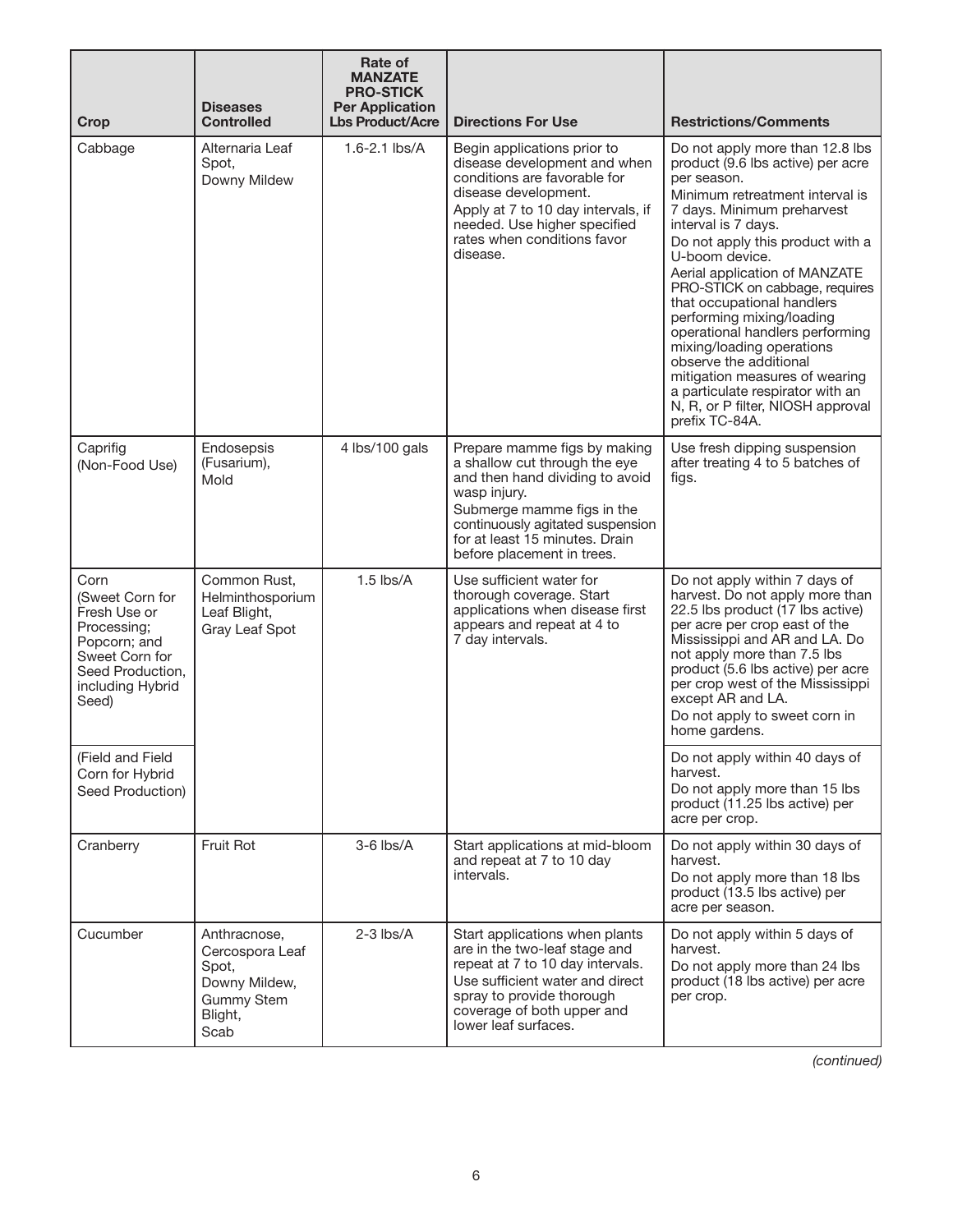| Crop                                                                                                                                                                                                                            | <b>Diseases</b><br><b>Controlled</b>                                                                                          | Rate of<br><b>MANZATE</b><br><b>PRO-STICK</b><br><b>Per Application</b><br><b>Lbs Product/Acre</b> | <b>Directions For Use</b>                                                                                                                                                                                                                                                                                                                                                                                                                                                                                                                                             | <b>Restrictions/Comments</b>                                                                                                                                                                     |
|---------------------------------------------------------------------------------------------------------------------------------------------------------------------------------------------------------------------------------|-------------------------------------------------------------------------------------------------------------------------------|----------------------------------------------------------------------------------------------------|-----------------------------------------------------------------------------------------------------------------------------------------------------------------------------------------------------------------------------------------------------------------------------------------------------------------------------------------------------------------------------------------------------------------------------------------------------------------------------------------------------------------------------------------------------------------------|--------------------------------------------------------------------------------------------------------------------------------------------------------------------------------------------------|
| <b>Cucurbit Crop</b><br>Group<br>Chayote,<br>Chinese Wax<br>Gourd,<br>Citron Melon,<br>Cucumber,<br>Gherkin,<br>Gourd, edible,<br>Momordica spp.,<br>Muskmelon,<br>Pumpkin,<br>Squash, summer,<br>Squash, winter,<br>Watermelon | Alternaria Leaf<br>Spot,<br>Anthracnose,<br>Cercospora Leaf<br>Spot,<br>Downy Mildew,<br><b>Gummy Stem</b><br>Blight,<br>Scab | $2-3$ $\text{lbs/A}$                                                                               | Start applications when the<br>plants are in the two-leaf stage<br>and repeat at 7 to 10 day<br>intervals. Use sufficient water<br>and direct spray to provide<br>thorough coverage of both<br>upper and lower leaf surfaces.<br>For aerial applications, the<br>minimum spray volume is<br>2 gallons per acre.<br>Some cantaloupe varieties<br>(i.e. Harvest Queen, Gold Star,<br>Super Star, Sweet and Early,<br>and Saticoy) are sensitive to<br><b>MANZATE PRO-STICK</b><br>fungicide. Consult State<br>Cooperative Extension Service<br>Specialist prior to use. | Do not apply more than 25.6 lbs<br>product (19.2 lbs active) per<br>acre per year.<br>Do not apply more than<br>8 applications per year.<br>Do not apply within 5 days of<br>harvest.            |
| Fennel                                                                                                                                                                                                                          | Early Blight,<br>Late Blight                                                                                                  | $2$ lbs/ $A$                                                                                       | Begin in plant beds at<br>emergence. Repeat at 7 to<br>10 day intervals.                                                                                                                                                                                                                                                                                                                                                                                                                                                                                              | Do not apply within 14 days of<br>harvest.<br>Do not apply more than 16 lbs<br>product (12 lbs active) per acre<br>per crop.<br>Do not graze livestock in treated<br>areas.                      |
| Ginseng                                                                                                                                                                                                                         | Alternaria Blight                                                                                                             | 2 lbs/A                                                                                            | Start applications when disease<br>first threatens and repeat every<br>7 to 10 days as needed.<br>In Wisconsin, apply with ground<br>equipment and a minimum of<br>80 gallons of water per acre.                                                                                                                                                                                                                                                                                                                                                                      | Do not apply more than 24 lbs<br>product (18 lbs active) per acre<br>per year.<br>Do not apply more than<br>12 applications per year.<br>Do not apply within 30 days of<br>harvest.              |
| Grape<br>(East of the<br>Rocky Mountains)                                                                                                                                                                                       | Black Rot,<br>Bunch Rot,<br>Deadarm,<br>Downy Mildew                                                                          | $1.5 - 4$ lbs/A                                                                                    | Apply in sufficient water to<br>provide thorough coverage<br>starting when new shoots are<br>1/2 to 1 1/2 inches long. Repeat<br>when shoots are 3 to 5 inches<br>long, when shoots are 8 to<br>10 inches long, and then at 7 to<br>10 day intervals until fruit is set.<br>For late season control of black<br>rot, deadarm and downy mildew,<br>the use of other approved<br>fungicides is suggested.                                                                                                                                                               | Do not apply within 66 days of<br>harvest.<br>Do not apply more than 24 lbs<br>product (18 lbs active) per acre<br>per season.                                                                   |
| Grape<br>(West of the<br>Rocky Mountains)                                                                                                                                                                                       | Black Rot,<br>Bunch Rot,<br>Deadarm,<br>Downy Mildew                                                                          | $1.5 - 2.5$ lbs/A                                                                                  | Apply in sufficient water to<br>provide thorough coverage<br>starting when new shoots are<br>$1/2$ to 1 $1/2$ inches long.<br>Repeat when shoots are 3 to<br>5 inches long, when shoots are<br>8 to 10 inches long, and then at<br>7 to 10 day intervals until fruit is<br>set.<br>For late season control of black<br>rot, deadarm and downy mildew,<br>the use of other approved<br>fungicides is suggested.                                                                                                                                                        | Do not apply within 66 days of<br>harvest except in CA where no<br>application can be made after<br>bloom.<br>Do not apply more than 7.5 lbs<br>product (5.6 lbs active) per acre<br>per season. |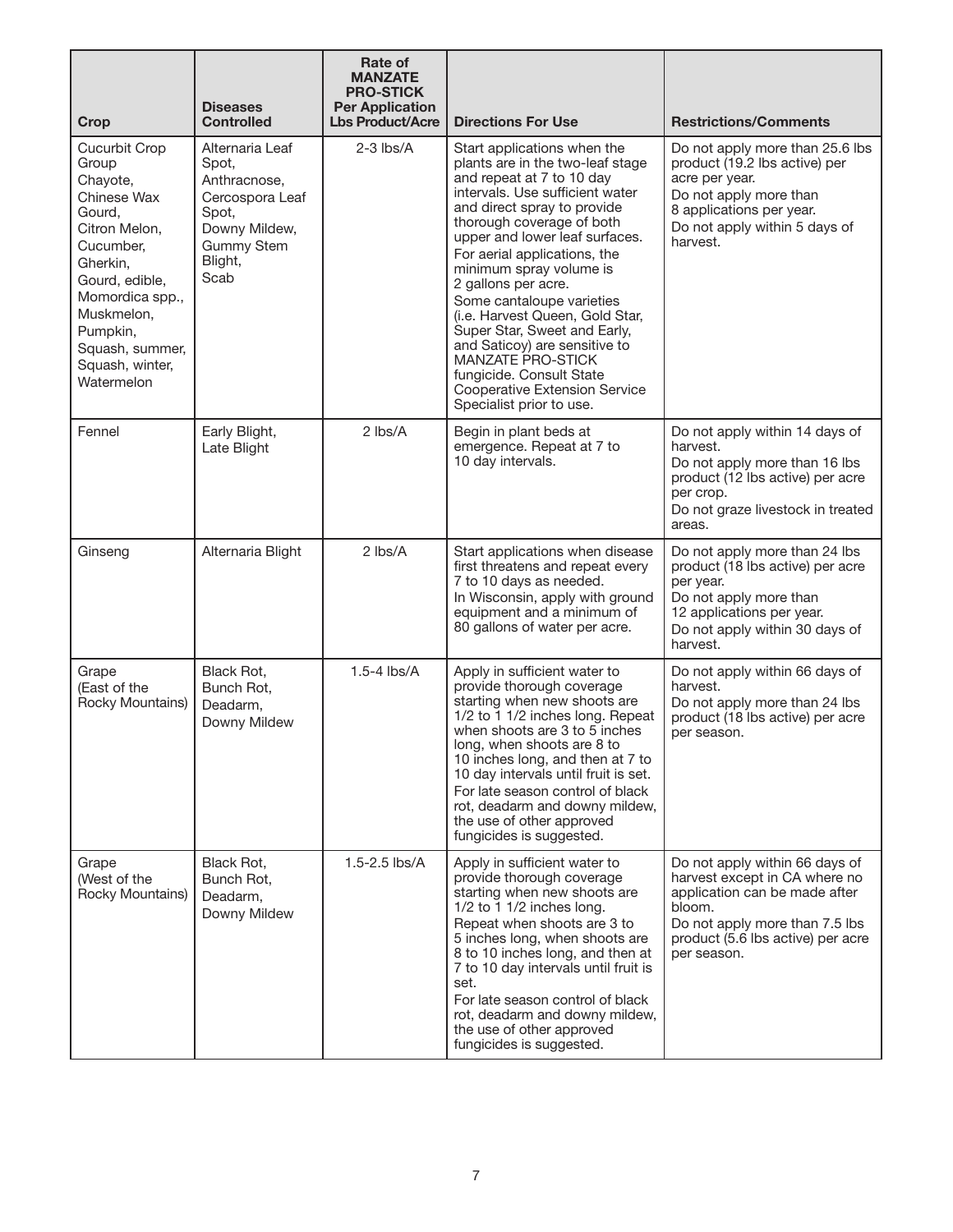| Crop                                                                    | <b>Diseases</b><br><b>Controlled</b>                                                                                 | Rate of<br><b>MANZATE</b><br><b>PRO-STICK</b><br><b>Per Application</b><br><b>Lbs Product/Acre</b> | <b>Directions For Use</b>                                                                                                                                                                                                                                                                                                                                                                | <b>Restrictions/Comments</b>                                                                                                                                                                                                                                                                                                                                                                                                                                                                                                                                                                                                                                                                                                                                                                                                                                                            |
|-------------------------------------------------------------------------|----------------------------------------------------------------------------------------------------------------------|----------------------------------------------------------------------------------------------------|------------------------------------------------------------------------------------------------------------------------------------------------------------------------------------------------------------------------------------------------------------------------------------------------------------------------------------------------------------------------------------------|-----------------------------------------------------------------------------------------------------------------------------------------------------------------------------------------------------------------------------------------------------------------------------------------------------------------------------------------------------------------------------------------------------------------------------------------------------------------------------------------------------------------------------------------------------------------------------------------------------------------------------------------------------------------------------------------------------------------------------------------------------------------------------------------------------------------------------------------------------------------------------------------|
| Lettuce<br>(Head, Leaf)                                                 | Anthracnose,<br>Downy Mildew                                                                                         | $1.6 - 2.1$ lbs/A                                                                                  | Begin applications prior to<br>disease development and when<br>conditions are favorable for<br>disease development.<br>Apply at 7 to 10 day intervals, if<br>needed. Use higher specified<br>rates when conditions favor<br>disease.                                                                                                                                                     | Remove residues from head<br>lettuce by stripping and<br>trimming.<br>In California, do not apply more<br>than 8.5 lbs product (6.4 lbs<br>active) per acre per crop and do<br>not apply within 14 days of<br>harvest.<br>In states other than California,<br>do not apply more than 12.8 lbs<br>product (9.6 lbs active) per acre<br>per crop and do not apply<br>within 10 days of harvest.<br>For all states: minimum<br>retreatment interval is 7 days.<br>Do not apply this product with a<br>U-boom device.<br>Aerial application of MANZATE<br>PRO-STICK on lettuce (leaf and<br>head), requires that occupational<br>handlers performing mixing/<br>loading operational handlers<br>performing mixing/loading<br>operations observe the<br>additional mitigation measures of<br>wearing a particulate respirator<br>with an N, R, or P filter, NIOSH<br>approval prefix TC-84A. |
| Melon<br>Cantaloupe,<br>Casaba,<br>Crenshaw,<br>Honeydew,<br>Watermelon | Alternaria Leaf<br>Spot,<br>Anthracnose,<br>Downy Mildew,<br><b>Gummy Stem</b><br>Blight,<br>Cercospora Leaf<br>Spot | $2-3$ lbs/A                                                                                        | Start applications when plants<br>are in the two-leaf stage and<br>repeat at 7 to 10 day intervals.<br>Use sufficient water and direct<br>spray to provide thorough<br>coverage of both upper and<br>lower leaf surfaces. Some<br>varieties are sensitive to<br><b>MANZATE PRO-STICK</b><br>fungicide. Consult State<br><b>Cooperative Extension Service</b><br>Specialist prior to use. | Do not apply within 5 days of<br>harvest.<br>Do not apply more than 24 lbs<br>product (18 lbs active) per acre<br>per season.                                                                                                                                                                                                                                                                                                                                                                                                                                                                                                                                                                                                                                                                                                                                                           |
| Onion<br>(Dry Bulb),<br>Garlic,<br>Shallot                              | <b>Botrytis Leaf</b><br>Blight,<br>Downy Mildew,<br>Neck Rot,<br>Purple Blotch                                       | 3 lbs/A                                                                                            | Follow a protective spray<br>schedule starting when<br>diseases are first reported in the<br>area and repeat at 7 day<br>intervals throughout the season.                                                                                                                                                                                                                                | Do not apply within 7 days of<br>harvest.<br>Do not apply to exposed bulbs.<br>Do not apply more than 30 lbs<br>product (22.5 lbs active) per<br>acre per crop.                                                                                                                                                                                                                                                                                                                                                                                                                                                                                                                                                                                                                                                                                                                         |
|                                                                         | Smut<br>(furrow drench)                                                                                              | 3 lbs/A                                                                                            | Apply 3 lbs per acre as a furrow<br>drench at time of planting onion<br>seeds.<br>Use 75 to 125 gallons of water<br>per acre.                                                                                                                                                                                                                                                            | Do not use more than 2.25 lbs<br>active per acre (29,000 linear<br>feet of furrow) with an 18 inch<br>row spacing.                                                                                                                                                                                                                                                                                                                                                                                                                                                                                                                                                                                                                                                                                                                                                                      |
| Papaya                                                                  | Anthracnose<br>(Colletotricum),<br>Phytophthora<br>Fruit Rot,<br><b>Black Spot</b><br>(Cercospora)                   | 2.0-2.5 lbs/A<br>(minimum<br>50 gals<br>per acre)                                                  | Begin at flowering; treat central<br>column crown, blossom area<br>and developing fruit. Repeat at<br>14 to 21 day intervals.                                                                                                                                                                                                                                                            | Do not use more than 37 lbs<br>product (28 lbs active) per acre<br>per year, i.e. do not make more<br>than 14 applications at the<br>maximum use rate per year.<br>Minimum pre-harvest interval<br>0 days.                                                                                                                                                                                                                                                                                                                                                                                                                                                                                                                                                                                                                                                                              |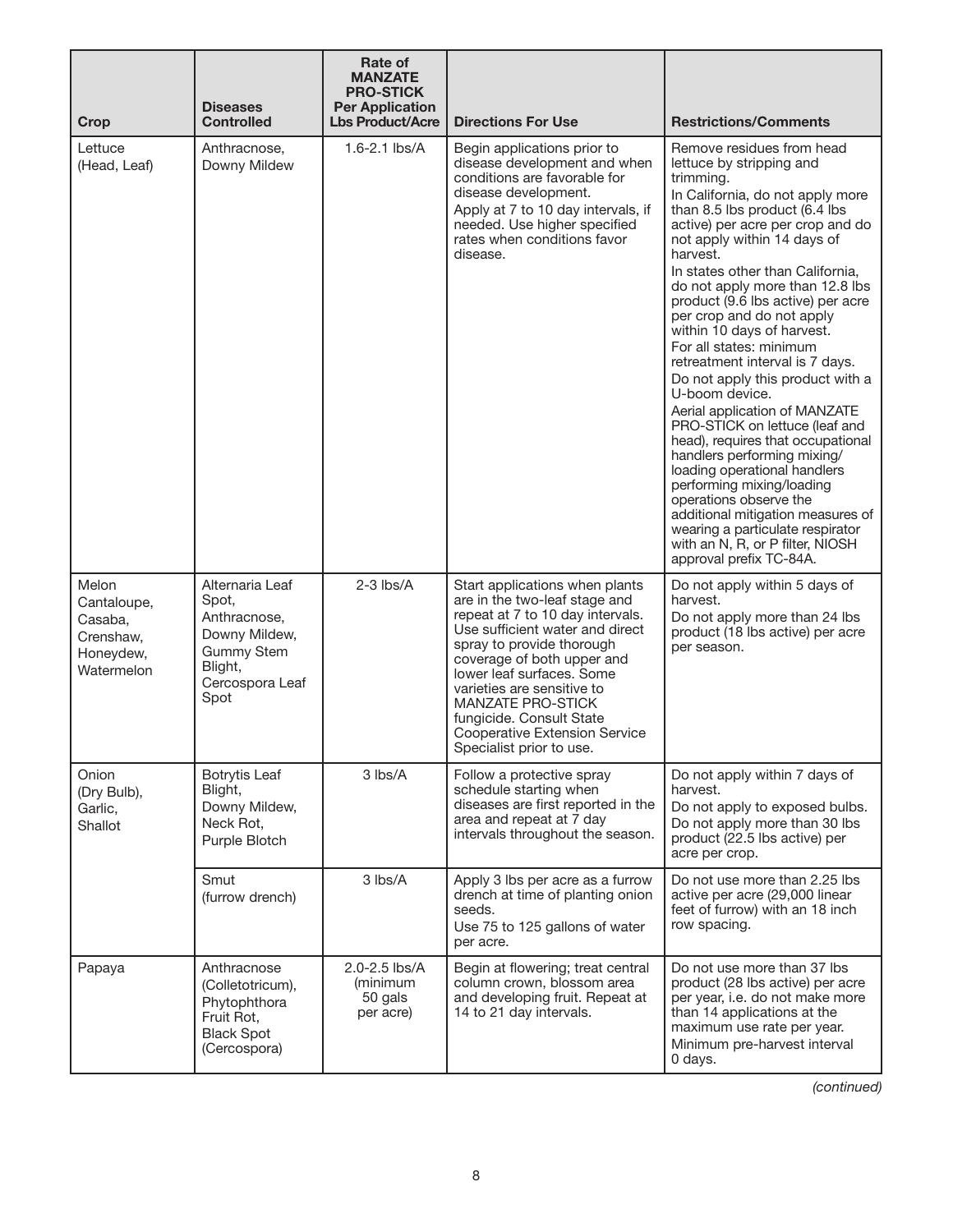| Crop   | <b>Diseases</b><br><b>Controlled</b>                                                                                                                                                 | Rate of<br><b>MANZATE</b><br><b>PRO-STICK</b><br><b>Per Application</b><br><b>Lbs Product/Acre</b> | <b>Directions For Use</b>                                                                                                                                                                                                            | <b>Restrictions/Comments</b>                                                                                                                                                                                                                                                                                                                                                                                                                                                                                                                                                                         |
|--------|--------------------------------------------------------------------------------------------------------------------------------------------------------------------------------------|----------------------------------------------------------------------------------------------------|--------------------------------------------------------------------------------------------------------------------------------------------------------------------------------------------------------------------------------------|------------------------------------------------------------------------------------------------------------------------------------------------------------------------------------------------------------------------------------------------------------------------------------------------------------------------------------------------------------------------------------------------------------------------------------------------------------------------------------------------------------------------------------------------------------------------------------------------------|
| Peanut | Ascochyta Web<br>Blotch.<br>Cercospora Leaf<br>Spot,<br>Rust                                                                                                                         | $1-2$ lbs/A                                                                                        | Start application when disease<br>first appears or is reported in<br>area. Repeat sprays at 7 to<br>14 day intervals. Reduce sprays<br>to a 7 day interval during humid<br>weather.                                                  | Do not apply within 14 days of<br>harvest.<br>Do not use more than 16 lbs<br>product (12 lbs active) per acre<br>per crop.<br>Do not feed treated vines to<br>livestock.                                                                                                                                                                                                                                                                                                                                                                                                                             |
| Pepper | Anthracnose,<br><b>Bacterial Spot</b><br>(Xanthomonas<br>axonopodis pv.<br>vesicatoria),<br>Cercospora Leaf<br>Spot<br>(Frogeye Spot),<br>Phytophthora<br>Blight,<br><b>Ripe Rot</b> | West of the<br>Mississippi:<br>1.6-2.1 lbs/A                                                       | Begin applications prior to<br>disease development and when<br>conditions are favorable for<br>disease development.<br>Apply at 7 to 10 day intervals, if<br>needed. Use higher specified<br>rates when conditions favor<br>disease. | Do not apply more than 12.8 lbs<br>product (9.6 lbs active) per acre<br>per season.<br>Minimum retreatment interval is<br>7 days. Minimum preharvest<br>interval is 7 days.<br>Do not apply this product with a<br>U-boom device.<br>Aerial application of MANZATE<br>PRO-STICK on peppers, requires<br>that occupational handlers<br>performing mixing/loading<br>operational handlers performing<br>mixing/loading operations<br>observe the additional<br>mitigation measures of wearing<br>a particulate respirator with an<br>N, R, or P filter, NIOSH approval<br>prefix TC-84A.               |
|        |                                                                                                                                                                                      | East of the<br>Mississippi:<br>1.6-3.2 lbs/A                                                       | Begin applications prior to<br>disease development and when<br>conditions are favorable for<br>disease development.<br>Apply at 7 to 10 day intervals, if<br>needed. Use higher specified<br>rates when conditions favor<br>disease. | Do not apply more than 19.2 lbs<br>product (14.4 lbs active) per<br>acre per season.<br>Minimum retreatment interval is<br>7 days. Minimum preharvest<br>interval is 7 days.<br>Do not apply this product with a<br>U-boom device.<br>Aerial application of MANZATE<br>PRO-STICK on potato<br>seedpieces, requires that<br>occupational handlers<br>performing mixing/loading<br>operational handlers performing<br>mixing/loading operations<br>observe the additional<br>mitigation measures of wearing<br>a particulate respirator with an<br>N, R, or P filter, NIOSH approval<br>prefix TC-84A. |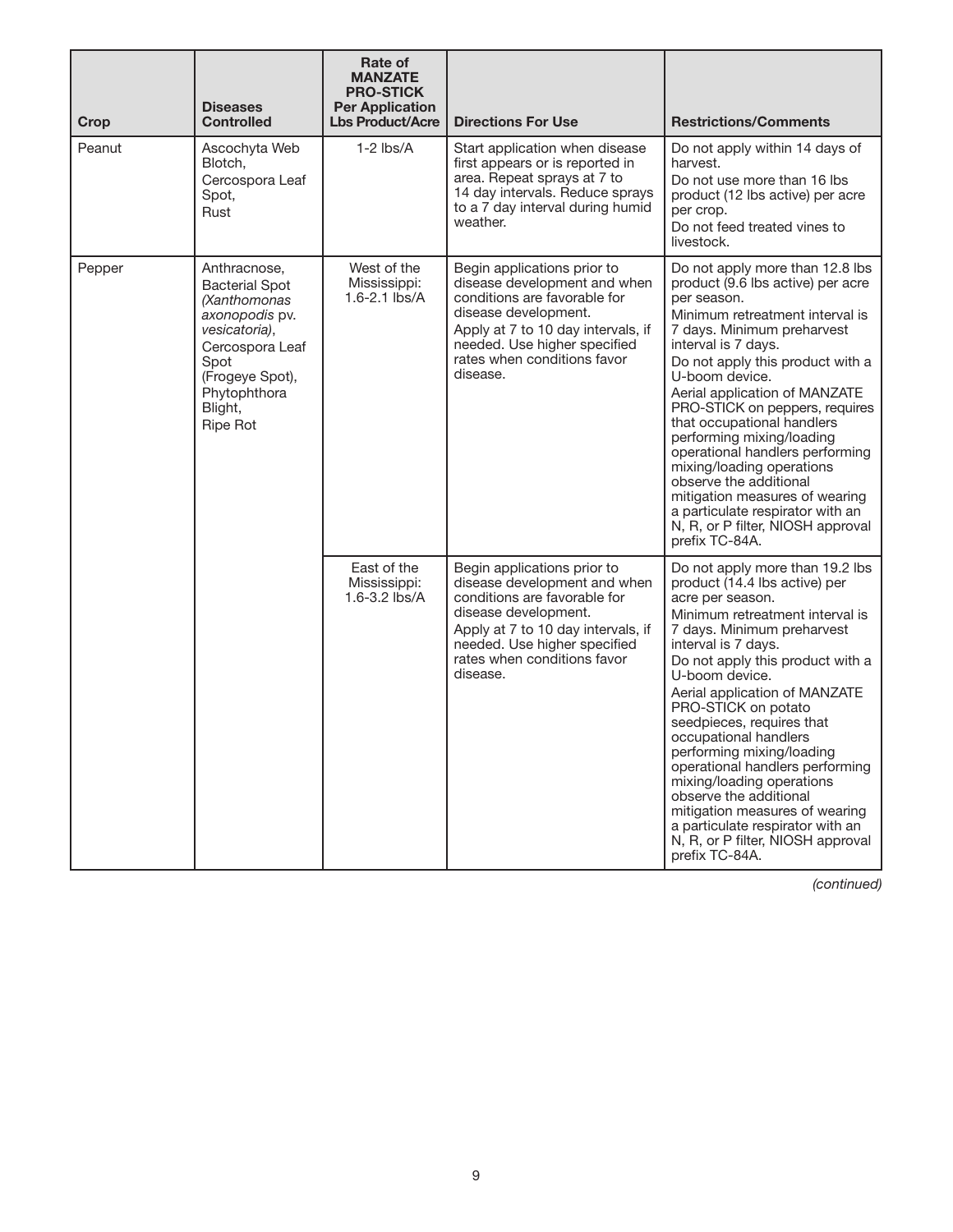| Crop                                                                     | <b>Diseases</b><br><b>Controlled</b>                                                                   | Rate of<br><b>MANZATE</b><br><b>PRO-STICK</b><br><b>Per Application</b><br><b>Lbs Product/Acre</b>                                                                                                                                          | <b>Directions For Use</b>                                                                                                                                                                                                                                                                                                                                                                                                                                                                                                   | <b>Restrictions/Comments</b>                                                                                                                                                                                                                                                                                                                                              |
|--------------------------------------------------------------------------|--------------------------------------------------------------------------------------------------------|---------------------------------------------------------------------------------------------------------------------------------------------------------------------------------------------------------------------------------------------|-----------------------------------------------------------------------------------------------------------------------------------------------------------------------------------------------------------------------------------------------------------------------------------------------------------------------------------------------------------------------------------------------------------------------------------------------------------------------------------------------------------------------------|---------------------------------------------------------------------------------------------------------------------------------------------------------------------------------------------------------------------------------------------------------------------------------------------------------------------------------------------------------------------------|
| Pome Fruit<br>Rusts,<br>Apple,<br>Scab.<br>Pear,<br>Crabapple,<br>Quince | Fabrea Leaf Spot                                                                                       | $6.0$ lbs/A<br>Maximum per acre<br>use rate based on<br>thorough coverage<br>dilute sprays.<br>Use 50 gals<br>minimum per acre.<br><b>Consult State</b><br><b>Extension Service if</b><br>necessary to adjust<br>for variable tree<br>size. | Pre-Bloom/Bloom Use:<br>Begin application at 1/4 to<br>1/2 inch green tip and continue<br>on a 7 to 10 day schedule<br>through bloom. Use either the<br>"Pre-Bloom/Bloom" or<br>"Extended Application" schedule.<br><b>DO NOT COMBINE OR</b><br><b>INTEGRATE THE TWO</b><br><b>TREATMENT SCHEDULES</b>                                                                                                                                                                                                                      | Do not apply more than 6 lbs<br>product (4.5 lbs active) per acre<br>per application. Do not apply<br>after bloom. Do not apply more<br>than 24 lbs product (18 lbs<br>active) per acre per year. Do not<br>graze livestock in treated areas.<br>It is recommended that this<br>product be used in an<br>Integrated Pest Management<br>Program.                           |
|                                                                          |                                                                                                        | $3.0$ lbs/A<br>Maximum per acre<br>use rate based on<br>thorough coverage<br>dilute sprays.<br>Use 50 gals<br>minimum per acre.<br><b>Consult State</b><br><b>Extension Service if</b><br>necessary to adjust<br>for variable tree<br>size. | <b>Extended Application Schedule</b><br>or for Use in Tank Mixtures:<br>For implementation of IPM<br>programs, applications based<br>on tree-row volume, or for use<br>as a resistance management<br>tool: begin applications at 1/4 to<br>1/2 inch green tip and continue<br>applications on a 7 to 10 day<br>schedule through the second<br>cover spray. Use either the<br>"Pre-Bloom/Bloom" or<br>"Extended Application" schedule.<br><b>DO NOT COMBINE OR</b><br><b>INTEGRATE THE TWO</b><br><b>TREATMENT SCHEDULES</b> | Do not apply more than 3 lbs<br>product (2.25 lbs active) per<br>acre per application. Do not<br>apply within 77 days of harvest.<br>Do not apply more than 21 lbs<br>product (15.75 lbs active) per<br>acre per year. Do not graze<br>livestock in treated areas. It is<br>recommended that this product<br>be used in an Integrated Pest<br>Management Program.         |
| Potato                                                                   | Early Blight,<br>Late Blight,<br><b>Black Dot</b><br><b>Disease</b><br><b>Suppression:</b><br>Botrytis | $1-2$ lbs/A                                                                                                                                                                                                                                 | Begin applications when plants<br>are 4 to 6 inches high by<br>applying 1 lb per acre. As the<br>vines increase in size, apply<br>1.5 to 2 lbs per acre at intervals<br>of 5 to 10 days or 1 lb per acre<br>at 3 to 5 day intervals.                                                                                                                                                                                                                                                                                        | Do not apply more than 15 lbs<br>product (11.2 lbs active) per<br>acre per crop.<br>Do not use within 3 days of<br>harvest in CT, DE, FL, MA, ME,<br>MI, NH, NY, OH, PA, RI, VT, WI,<br>and within 14 days elsewhere.<br>Vine-kill should occur 14 days<br>before harvest. It is<br>recommended that this product<br>be used in an Integrated Pest<br>Management Program. |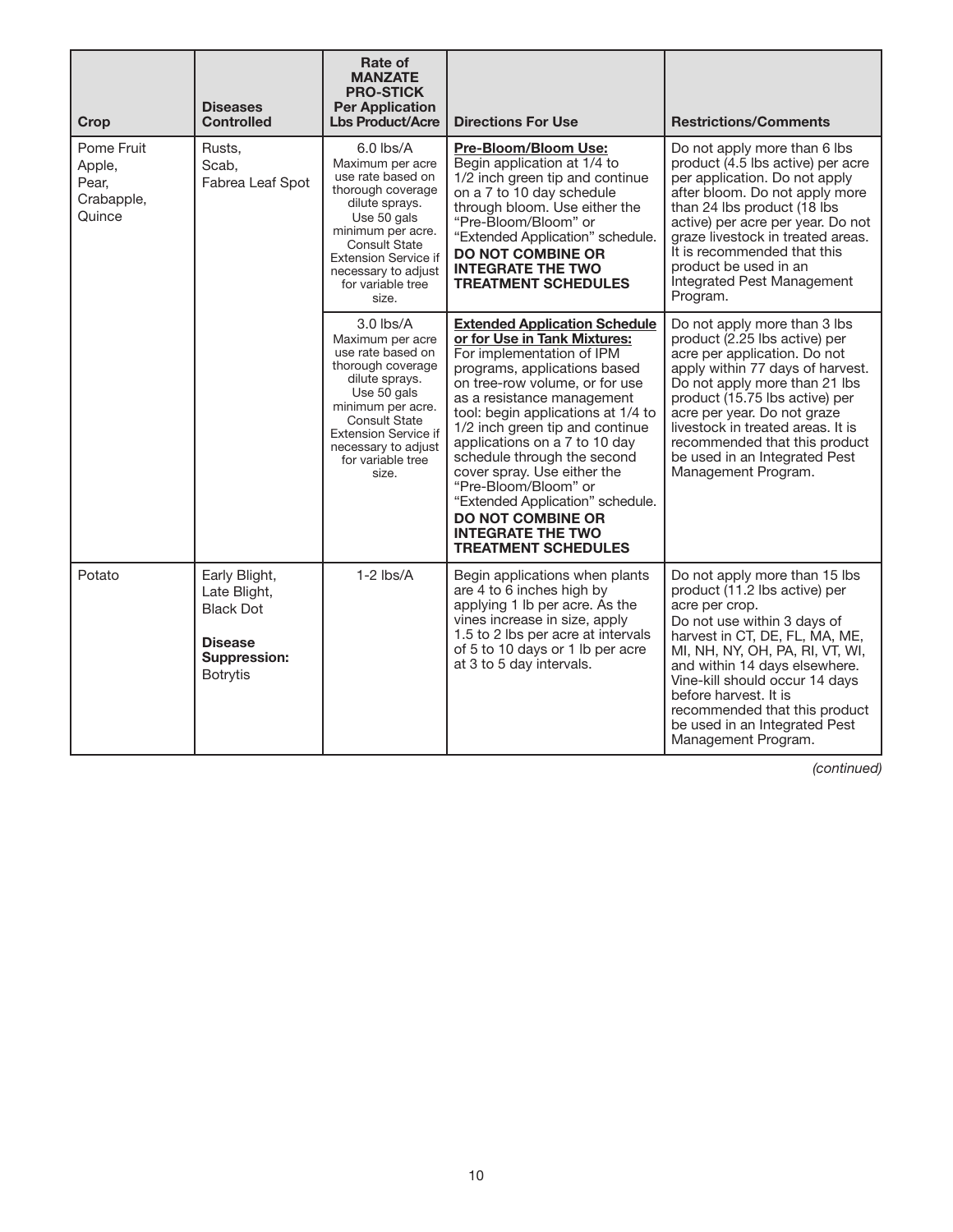| Crop                                            | <b>Diseases</b><br><b>Controlled</b>        | Rate of<br><b>MANZATE</b><br><b>PRO-STICK</b><br><b>Per Application</b><br><b>Lbs Product/Acre</b> | <b>Directions For Use</b>                                                                                                                                                                                                                                                                  | <b>Restrictions/Comments</b>                                                                                                                                                                                                                                                                                                                                                                                                                                                                                                                                                                                                                                                                                                                                                                                                                                                                                                                                                                                                                                                                                                                             |
|-------------------------------------------------|---------------------------------------------|----------------------------------------------------------------------------------------------------|--------------------------------------------------------------------------------------------------------------------------------------------------------------------------------------------------------------------------------------------------------------------------------------------|----------------------------------------------------------------------------------------------------------------------------------------------------------------------------------------------------------------------------------------------------------------------------------------------------------------------------------------------------------------------------------------------------------------------------------------------------------------------------------------------------------------------------------------------------------------------------------------------------------------------------------------------------------------------------------------------------------------------------------------------------------------------------------------------------------------------------------------------------------------------------------------------------------------------------------------------------------------------------------------------------------------------------------------------------------------------------------------------------------------------------------------------------------|
| Potato<br>(Seedpiece<br>Treatment)              | Fusarium Decay,<br>Seedborne<br>Common Scab | 1.25 lbs/50 gals                                                                                   | Dip whole or cut potato tubers<br>in 1.25 lbs MANZATE<br>PRO-STICK fungicide per<br>50 gallons of water. Place<br>treated tubers in a clean<br>container following treatment<br>and plant as soon as possible.<br>Spread treated seedpieces in a<br>cool place if held before<br>planting. | Do not use treated seed potatoes<br>for food or feed purposes.<br>Seed-pieces that have been<br>treated with this product that<br>are then to be packaged or<br>bagged for future use must<br>contain the following labeling on<br>the outside of the seed-piece<br>package or bag:<br>"Treated seed-pieces, treated<br>with the fungicide mancozeb $-$<br>Do Not Use for Food, Feed, or<br>Oil Purposes."<br>When opening this bag or<br>loading/pouring the treated<br>seed-pieces, wear long-sleeved<br>shirt, long pants, shoes, socks,<br>chemical resistant gloves, and a<br>particulate respirator with a<br>dust/mist filter with N, R, or P<br>filter, NIOSH approved prefix<br><b>TC-84A.</b><br>After the seed pieces have been<br>planted, do not enter or allow<br>worker entry into treated areas<br>during the restricted-entry<br>interval (REI) of 24 hours.<br>Exception: Once the seed<br>pieces are planted in soil or<br>other planting media, the<br><b>Worker Protection Standard</b><br>allows workers to enter the<br>treated area without restriction if<br>there will be no worker contact<br>with the soil/media subsurface. |
| Squash<br>Summer Squash,<br><b>Edible Gourd</b> | Downy Mildew                                | $2-3$ lbs/A                                                                                        | Start applications when plants<br>are in the two-leaf stage and<br>repeat at 7 to 10 day intervals.<br>Use sufficient water and direct<br>spray to provide thorough<br>coverage of both upper and<br>lower leaf surfaces.                                                                  | Do not apply within 5 days of<br>harvest.<br>Do not apply more than 24 lbs<br>product (18 lbs active) per acre<br>per crop.                                                                                                                                                                                                                                                                                                                                                                                                                                                                                                                                                                                                                                                                                                                                                                                                                                                                                                                                                                                                                              |
| Sugar Beet                                      | Cercospora Leaf<br>Spot                     | 1.5-2 lbs/A                                                                                        | Begin when disease first<br>threatens. Repeat at 7 to 10 day<br>intervals.                                                                                                                                                                                                                 | Do not apply within 14 days of<br>harvest.<br>Do not apply more than 14 lbs<br>product (10.5 lbs active) per<br>acre per crop.<br>Do not feed treated sugar beet<br>tops to livestock.                                                                                                                                                                                                                                                                                                                                                                                                                                                                                                                                                                                                                                                                                                                                                                                                                                                                                                                                                                   |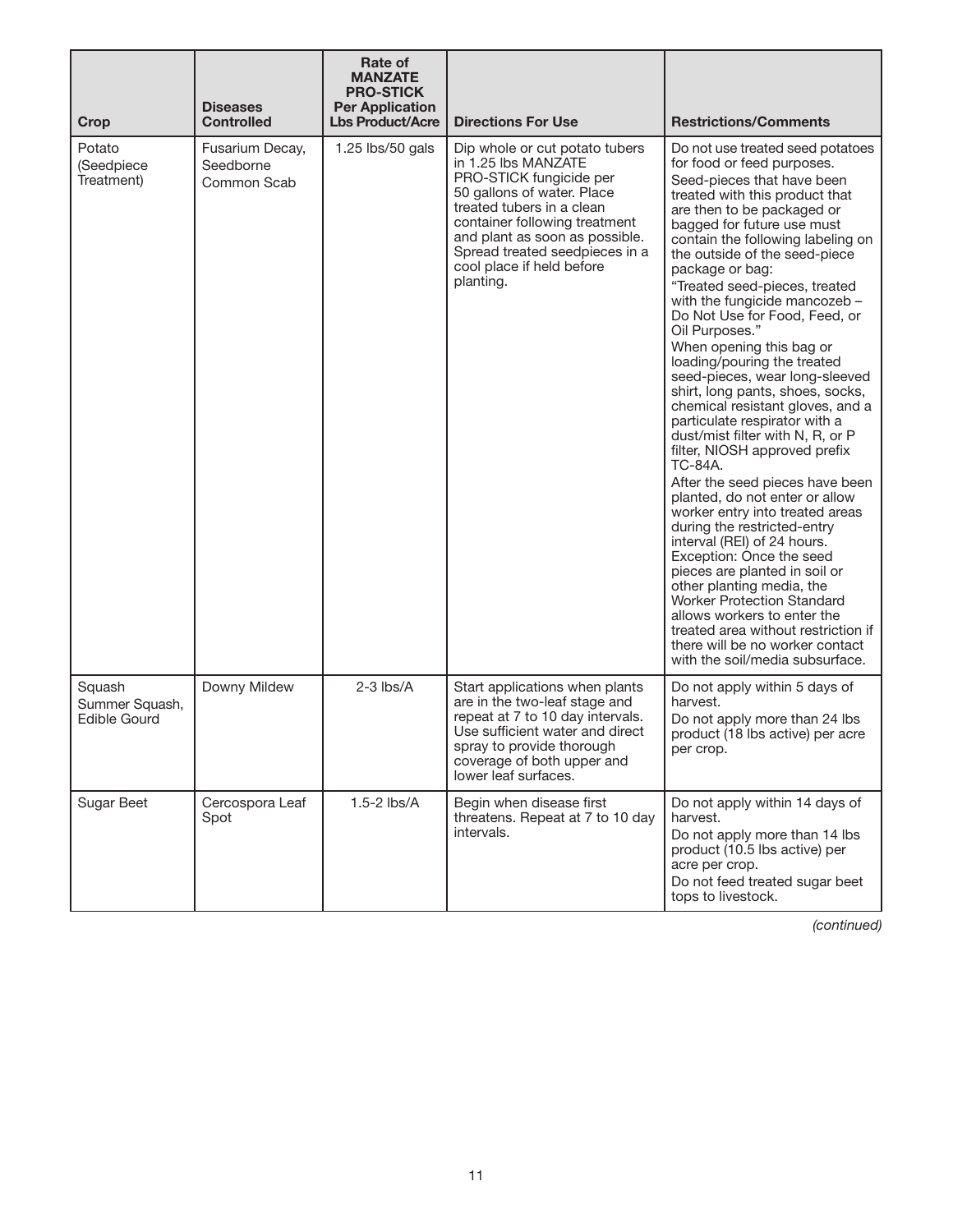| Crop                                                                                                                                           | <b>Diseases</b><br><b>Controlled</b>                                                                 | Rate of<br><b>MANZATE</b><br><b>PRO-STICK</b><br><b>Per Application</b><br><b>Lbs Product/Acre</b> | <b>Directions For Use</b>                                                                                                                                                                              | <b>Restrictions/Comments</b>                                                                                                                                                                                                                                                                                                        |
|------------------------------------------------------------------------------------------------------------------------------------------------|------------------------------------------------------------------------------------------------------|----------------------------------------------------------------------------------------------------|--------------------------------------------------------------------------------------------------------------------------------------------------------------------------------------------------------|-------------------------------------------------------------------------------------------------------------------------------------------------------------------------------------------------------------------------------------------------------------------------------------------------------------------------------------|
| Tomato<br>(East of the<br>Mississippi River)                                                                                                   | Anthracnose,<br>Early Blight,<br>Gray Leaf Spot,<br>Late Blight,<br>Leaf Mold,<br>Septoria Leaf Spot | 0.75-1.5 lbs/A                                                                                     | Start application when<br>seedlings emerge or transplants<br>are set.<br>Repeat at 3 to 7 day intervals<br>throughout the season.                                                                      | Do not apply within 5 days of<br>harvest.<br>Do not apply more than 22.4 lbs<br>product (16.8 lbs active) per<br>acre per crop.                                                                                                                                                                                                     |
|                                                                                                                                                | <b>Bacterial Speck</b><br>and Spot                                                                   | $1.5 - 3$ lbs/A                                                                                    | Start application when<br>seedlings emerge or transplants<br>are set.<br>Repeat at 7 to 10 day intervals<br>throughout the season.                                                                     | Do not apply within 5 days of<br>harvest.<br>Do not apply more than 22.4 lbs<br>product (16.8 lbs active) per<br>acre per crop.<br>Use a full rate of a fixed copper<br>fungicide in tank mix<br>combination with a half to full<br>rate of MANZATE PRO-STICK.<br>Follow the application interval<br>on the copper fungicide label. |
| Tomato<br>(West of the<br>Mississippi River)                                                                                                   | Anthracnose,<br>Early Blight,<br>Gray Leaf Spot,<br>Late Blight,<br>Leaf Mold.<br>Septoria Leaf Spot | 0.75-1.0 lbs/A                                                                                     | Start application when<br>seedlings emerge or transplants<br>are set.<br>Repeat at 3 to 7 day intervals<br>throughout the season.                                                                      | Do not apply within 5 days of<br>harvest.<br>Do not apply more than 8.5 lbs<br>product (6.4 lbs active) per acre<br>per crop.                                                                                                                                                                                                       |
|                                                                                                                                                | <b>Bacterial Speck</b><br>and Spot                                                                   | $1.5 - 2$ lbs/A                                                                                    | Start application when<br>seedlings emerge or transplants<br>are set.<br>Repeat at 7 to 10 day intervals<br>throughout the season.                                                                     | Do not apply within 5 days of<br>harvest.<br>Do not apply more than 8.5 lbs<br>product (6.4 lbs active) per acre<br>per crop.<br>Use a full rate of a fixed copper<br>fungicide in tank mix<br>combination with a half to full<br>rate of MANZATE PRO-STICK.<br>Follow the application interval<br>on the copper fungicide label.   |
| <b>Tropical Fruits</b><br>Limited to:<br>Atemoya,<br>Cherimoya,<br>Custard Apple,<br>Sugar Apple,<br>Sweetsop                                  | Anthracnose                                                                                          | 2-2.5 lbs/A                                                                                        | Begin applications at flowering<br>and continue at a 7 day<br>retreatment interval.<br>Applications made with aerial<br>equipment must be made in a<br>minimum spray volume of<br>10 gallons per acre. | Do not apply more than 35 lbs<br>product (26.25 lbs active) per<br>acre per year.<br>Do not apply more than<br>14 applications per year.<br>Applications may be made up to<br>the day of harvest.                                                                                                                                   |
| <b>Tropical Fruits</b><br>Limited to:<br>Canistel,<br>Mamey Sapote,<br>Mango,<br>Sapodilla,<br>Star Apple<br>(Caimito),<br><b>White Sapote</b> | Anthracnose,<br><b>Black Spot</b><br>(Cercospora),<br>Phytophthora<br>Fruit Rot                      | $2-2.5$ lbs/A                                                                                      | Start applications at flowering<br>and continue at 14 to 21 day<br>intervals. Direct spray to crown<br>and blossom area. Use 20 to<br>100 gallons water per acre.                                      | Do not apply more than 37.3 lbs<br>product (28 lbs active) per acre<br>per year.<br>Do not apply more than<br>14 applications per year.<br>Applications may be made up to<br>the day of harvest.                                                                                                                                    |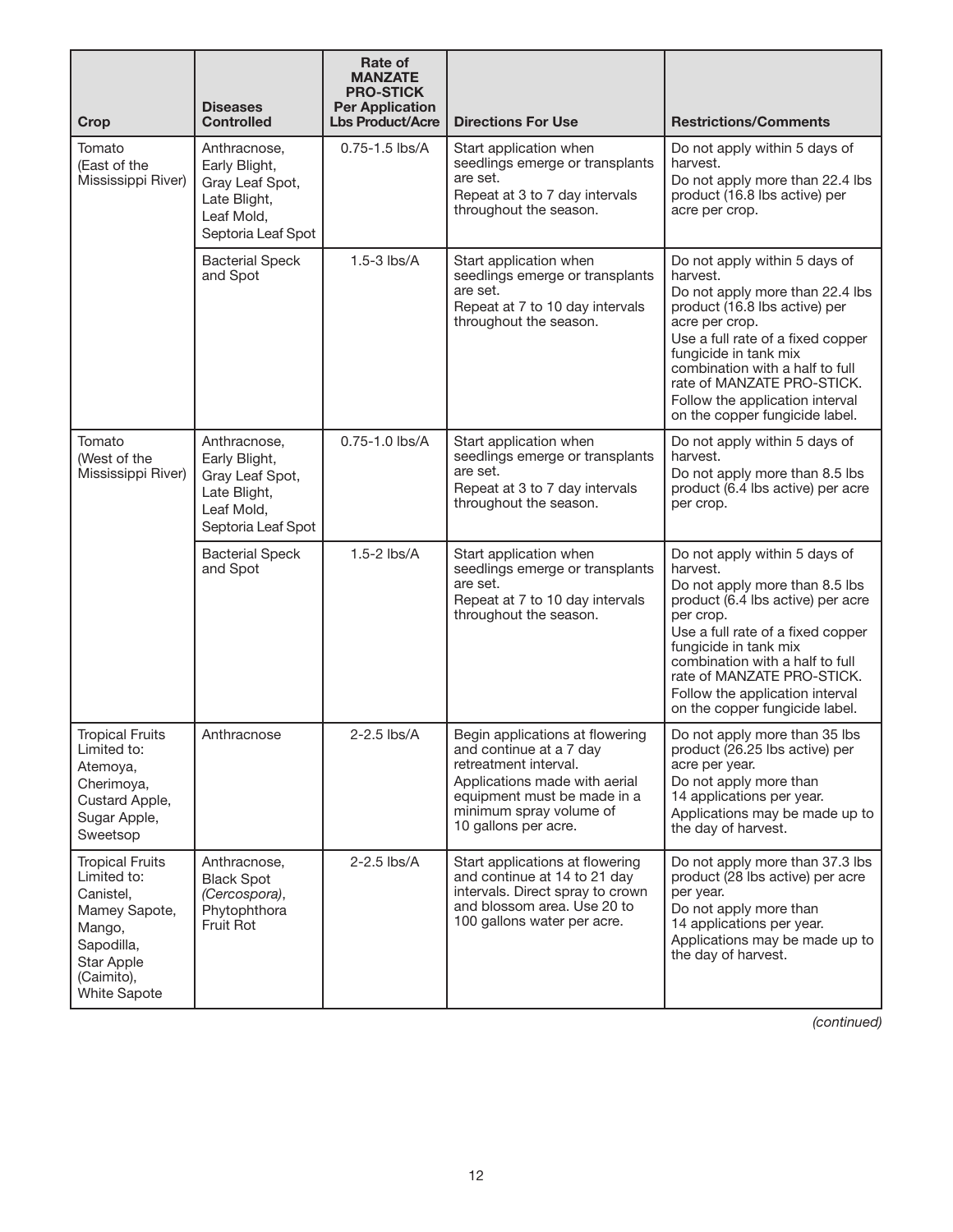| Crop   | <b>Diseases</b><br><b>Controlled</b>                          | Rate of<br><b>MANZATE</b><br><b>PRO-STICK</b><br><b>Per Application</b><br><b>Lbs Product/Acre</b> | <b>Directions For Use</b>                                                                                                                                                                                                                                                                                                                         | <b>Restrictions/Comments</b>                                                                                                                                                                                                                                                                                                                                                                                                                                                                                                                                                                                                                                                  |
|--------|---------------------------------------------------------------|----------------------------------------------------------------------------------------------------|---------------------------------------------------------------------------------------------------------------------------------------------------------------------------------------------------------------------------------------------------------------------------------------------------------------------------------------------------|-------------------------------------------------------------------------------------------------------------------------------------------------------------------------------------------------------------------------------------------------------------------------------------------------------------------------------------------------------------------------------------------------------------------------------------------------------------------------------------------------------------------------------------------------------------------------------------------------------------------------------------------------------------------------------|
| Walnut | Walnut Blight<br>(Xanthomonas<br>campestris pv.<br>Juglandis) | $2.4$ lbs/A<br>$(1.8$ lbs ai)                                                                      | Apply by ground in a minimum<br>of 100 gallons water per acre, or<br>by air in a minimum of<br>10 gallons water per acre.<br>Begin applications at early<br>pre-bloom prior to or when<br>catkins are partially expanded.<br>Make additional applications<br>during bloom and early nutlet<br>stage, or as needed if frequent<br>rainfall occurs. | Do not apply through any<br>irrigation system. The<br>reapplication interval is 7 to<br>10 days.<br>Do not make more than<br>10 applications per season.<br>Do not apply more than 24 lbs<br>product (18 lbs ai) per acre per<br>use season.<br>For aerial applications only:<br>Mixers/loaders must wear a<br>particulate respirator with an N,<br>R, or P filter, NIOSH approval<br>prefix TC-84A.<br>This product must be tank<br>mixed with a fixed copper<br>product (such as Cuprofix Ultra<br>40 Disperss, EPA Registration<br>Number 70506-201) which is<br>registered for use on walnuts.<br>Pre-harvest Interval: Do not<br>apply within 75 days before<br>harvest. |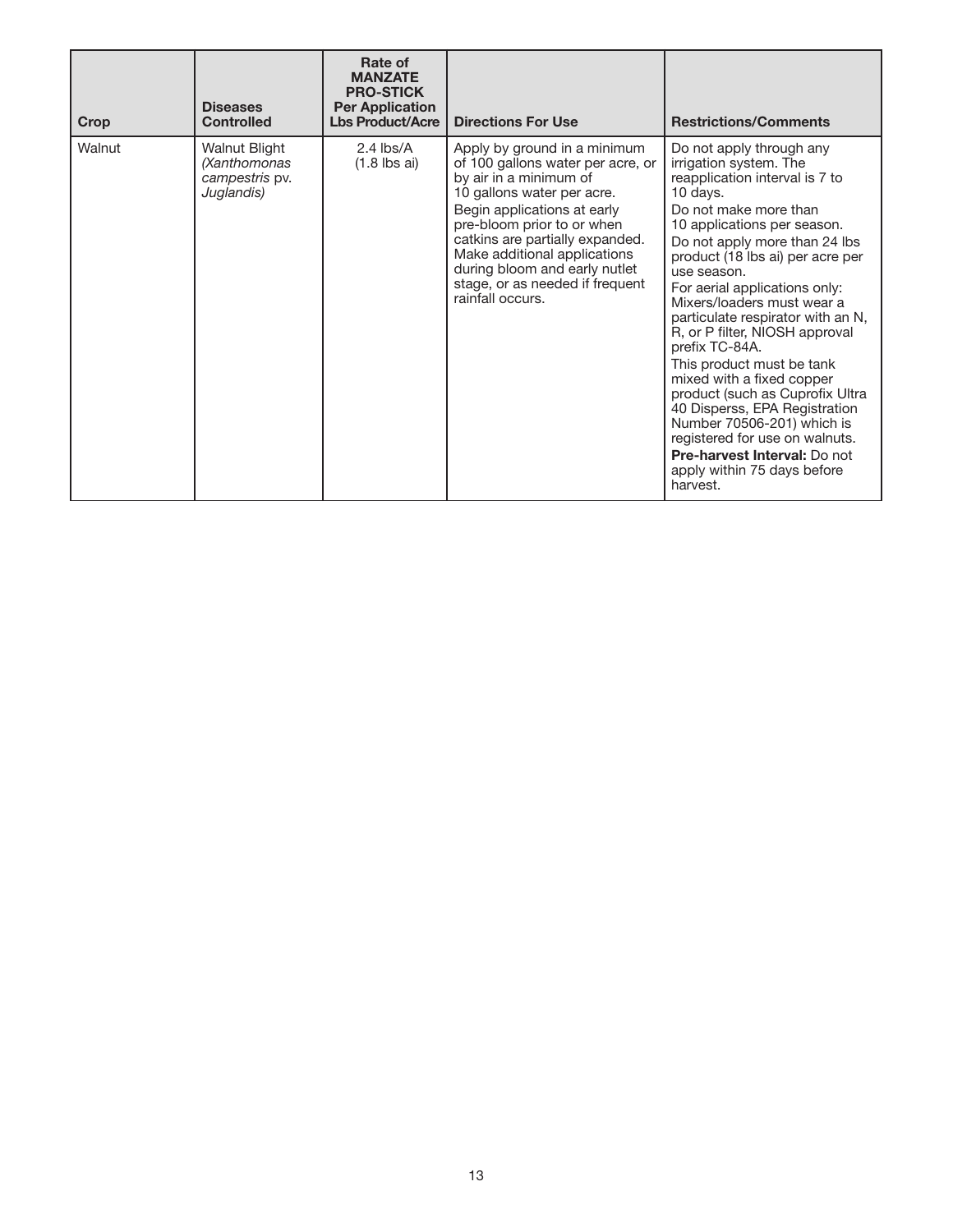# **GRASSES: SODFARMS (AGRICULTURAL CROP USE)**

For sodfarm applications, follow provisions within the Agricultural Use Requirements box.

Harvesting of treated turf is prohibited until 120 hours following application.

- Do not apply more than 4 applications per year at a maximum application rate of 17.4 lbs a.i./A per application.

- Do not allow less than a 10 day interval between applications.

| Crop     | <b>Disease/Pest</b>                                                           | Rate<br>oz or lbs product                                                                                                                                                                                                      | <b>Directions For Use</b>                                                                                                | <b>Comments</b>                                                                                          |
|----------|-------------------------------------------------------------------------------|--------------------------------------------------------------------------------------------------------------------------------------------------------------------------------------------------------------------------------|--------------------------------------------------------------------------------------------------------------------------|----------------------------------------------------------------------------------------------------------|
| Sod Farm | Algae                                                                         | 6 oz in 3 to 5 gals/1,000 sq ft:<br>16 lbs in 130 to 220 gals/A                                                                                                                                                                | Begin when algae begins<br>to appear. Repeat at<br>10 day intervals as long<br>as condition persists.                    | Do not use on grasses<br>grown for seed.<br>Do not use on grasses<br>intended for grazing,               |
|          | Copper Spot,<br>Fusarium Blight<br>(F. roseum),<br>Red Thread.<br>Slime Molds | 4 to 8 oz in 3 to 5 gals/1,000 sq ft:<br>11 to 22 lbs in 130 to 220 gals/A                                                                                                                                                     | Begin when disease<br>appears. Repeat at<br>10 day intervals as long<br>as condition persists.                           | such as range or pasture<br>grasses.<br>Do not graze treated<br>areas or feed clippings<br>to livestock. |
|          | Gray Leaf Spot<br>(Pyricularia grisea)                                        | 8 oz in 3 to 5 gals/1,000 sq ft:<br>22 lbs in 130 to 220 gals/A                                                                                                                                                                | Begin at first sign of<br>disease; apply at 10 day<br>intervals or more often<br>during favorable disease<br>conditions. |                                                                                                          |
|          | Dollar Spot<br>(Sclerotina)                                                   | 6 to 8 oz in 3 to 5 gals/1,000 sq ft:<br>16 to 22 lbs in 130 to 220 gals/A<br>When conditions are unusually<br>favorable for disease, use 6 to<br>8 oz/1,000 sq ft (16 to 22 lbs/A)<br>and reduce intervals to 3 to<br>5 days. | Begin when grass greens<br>up in spring/10 to 14 days.                                                                   |                                                                                                          |
|          | Pink (Fusarium)<br>Snow Mold                                                  | 6 to 8 oz in 3 to 5 gals/1,000 sq ft:<br>16 to 22 lbs in 130 to 220 gals/A<br>When conditions are unusually<br>favorable for disease, use 6 to<br>8 oz/1,000 sq ft (16 to 22 lbs/A)<br>and reduce intervals to 3 to<br>5 days. | Apply at 2 to 6 week<br>intervals during winter.                                                                         |                                                                                                          |
|          | Leaf Spot<br>(Helminthosporium spp.),<br>Rhizoctonia solani,<br>Brown Patch   | 4 oz in 3 to 5 gals/1,000 sq ft:<br>11 lbs in 130 to 220 gals/A                                                                                                                                                                | Begin when disease<br>appears. Repeat at<br>10 day intervals as long<br>as condition persists.                           |                                                                                                          |
|          | Pythium Blight                                                                | 8 oz in 3 to 5 gals/1,000 sq ft:<br>22 lbs in 130 to 220 gals/A                                                                                                                                                                | Repeat at 5 day intervals,<br>or more frequently if<br>conditions are favorable<br>for disease development.              |                                                                                                          |
|          | Leaf Rust,<br>Stem Rust,<br><b>Stripe Rust</b>                                | 4 oz in 3 to 5 gals/1,000 sq ft:<br>11 lbs in 130 to 220 gals/A                                                                                                                                                                | Begin when disease<br>threatens. Repeat at<br>10 day intervals as long<br>as disease persists.                           |                                                                                                          |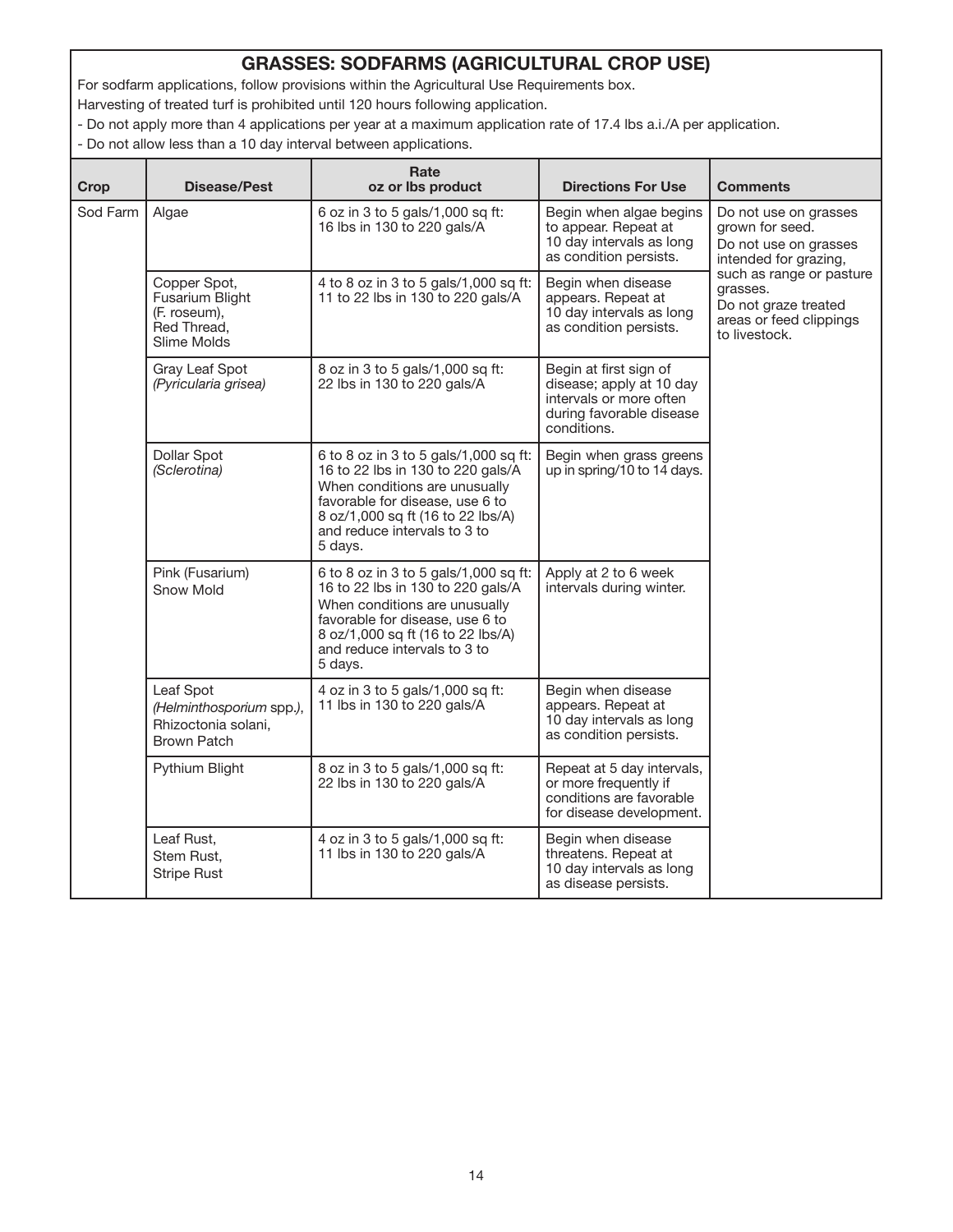# **SEED TREATMENTS**

For commercial treatment only. Do not treat seed at or immediately before planting. Users making commercial seed applications must follow provisions within the Non-Agricultural Use Requirements Box. Users conducting seed treatments on agricultural establishments must follow provisions within the Agricultural Use Requirements Box.

Seed to be treated must be clean and well-cured prior to treatment.

MANZATE PRO-STICK must be applied to dry seed with conventional slurry or mist seed treating equipment, or as a plant-box application. For best results, seed must be covered uniformly with fungicide. For seed treatment, a dye must be added to the MANZATE PRO-STICK treating slurry which will impart an unnatural color to the seed.

Seeds that have been treated with this product that are then packaged or bagged for future use must contain the following labeling on the outside of the seed package or bag:

"Treated Seed, treated with the fungicide mancozeb – Do Not Use for Food, Feed or Oil Purposes."

When opening this bag or loading/pouring the treated seed, wear long-sleeved shirt, long pants, shoes, socks, chemical resistant gloves, and a particulate respirator with an N, R or P filter, NIOSH approval prefix TC-84A.

After the seeds have been planted, do not enter or allow worker entry into treated areas during the restricted-entry interval (REI) of 24 hours. Exception: Once the seeds are planted in soil or other planting media, the Worker Protection Standard allows workers to enter the treated area without restriction if there will be no worker contact with the soil/media subsurface. Excess treated seed may be used for ethanol production only if (1) byproducts are not used for livestock feed and (2) no measurable residues of pesticide remain in ethanol byproducts that are used in agronomic practice.

|                                |                                                                                       | <b>Seed Treatment Rate-</b><br>Apply as a Slurry |                                                                            |
|--------------------------------|---------------------------------------------------------------------------------------|--------------------------------------------------|----------------------------------------------------------------------------|
| Crop                           | <b>Diseases</b>                                                                       | <b>Oz Product/Bu</b>                             | Oz Product/100 Lbs                                                         |
| Barley                         | Bunt, Covered Smut, Damping-Off, Fake Loose<br>Smut, Seed Decay, Seedling Blights     | 1.3 to $2.0$ oz/bu                               | 2.7 to 4.2 oz/100 lbs                                                      |
| Corn                           | Damping-Off, Seed Rot, Seedling Blights                                               | 1.5 to 3.0 oz/bu                                 | 2.7 to 5.4 oz/100 lbs                                                      |
| <b>Cotton Acid Delinted</b>    | Damping-Off, Seedling Blights                                                         |                                                  | 3.0 oz/100 lbs                                                             |
| Cotton Reginned                | Damping-Off, Seedling Blights                                                         | --                                               | $6.0$ $\sigma$ $/100$ lbs                                                  |
| Flax                           | Seed Decay, Seedling Blights, Damping-Off                                             | $2.0$ to $4.0$ oz/bu                             | 3.6 to 7.1 oz/100 lbs                                                      |
| Oat                            | Damping-Off, Seedling Blights, Seed Decay,<br>Smuts                                   | 1.3 to $2.0$ oz/bu                               | 4.0 to 6.3 oz/100 lbs                                                      |
| Peanut (Shelled)               | Damping-Off, Seed Rots, Seedling Blights                                              | $2.0$ to $4.0$ oz/bu                             | 8.0 to 16.0 oz/100 lbs                                                     |
| Rice                           | Achyla, Other Soil and Seedborne Fungi Causing<br>Seed Rot and Reduced Seedling Vigor |                                                  | 2.0 to 4.0 oz/100 lbs<br>Apply before, during or<br>after soaking in water |
| Rye                            | Bunt, Covered Smut, Damping-Off, Seed Decay,<br><b>Seedling Blights</b>               | $1.3$ to $2.0$ oz/bu                             | 2.3 to 3.6 oz/100 lbs                                                      |
| Safflower                      | Puccinia carthami (Which Causes Foot-and-Rot<br>Disease and Foliage Rust Disease)     |                                                  | 2.0 oz/100 lbs                                                             |
| Sorghum                        | Covered Kernel Smut, Damping-Off, Seedling<br><b>Blights, Seed Rots</b>               | 1.5 to 2.5 oz/bu                                 | 2.7 to 4.5 oz/100 lbs                                                      |
| Tomato                         | Damping-Off, Seedling Blights, Seed Rots                                              | --                                               | 8.0 oz/100 lbs                                                             |
| Wheat<br>(including Triticale) | Bunt, Covered Smut, Damping-Off, Seed Decay,<br>Seedling Blights                      | 1.3 to $2.0$ oz/bu                               | 2.2 to 3.3 oz/100 lbs                                                      |